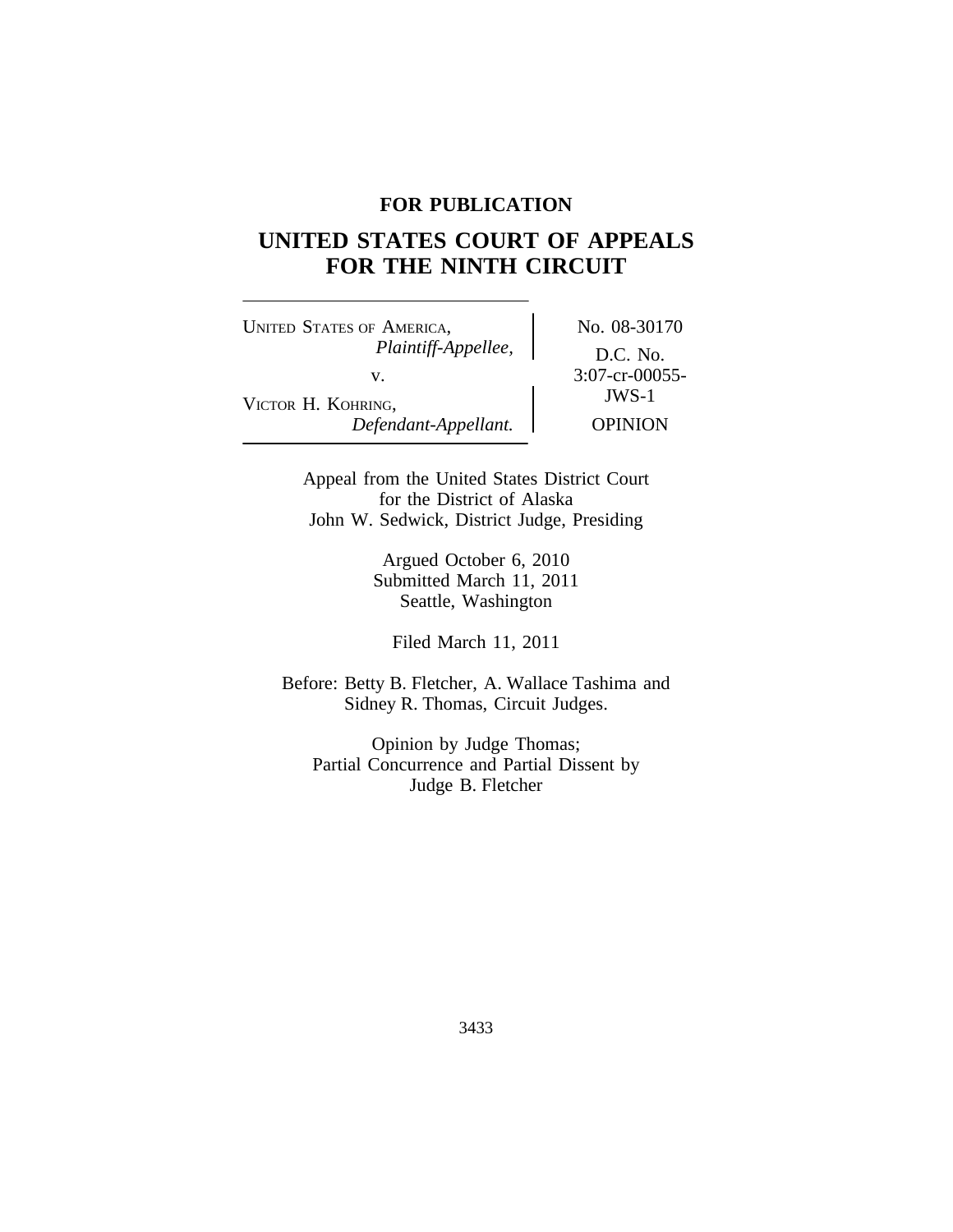# **COUNSEL**

Michael Filipovic; Assistant Federal Public Defender; Seattle, Washington, for the appellant.

Kevin R. Gingras; United States Department of Justice; Washington, D.C., for the appellee.

## **OPINION**

THOMAS, Circuit Judge:

Victor Kohring filed this appeal after being convicted of three public corruption charges. While the case was pending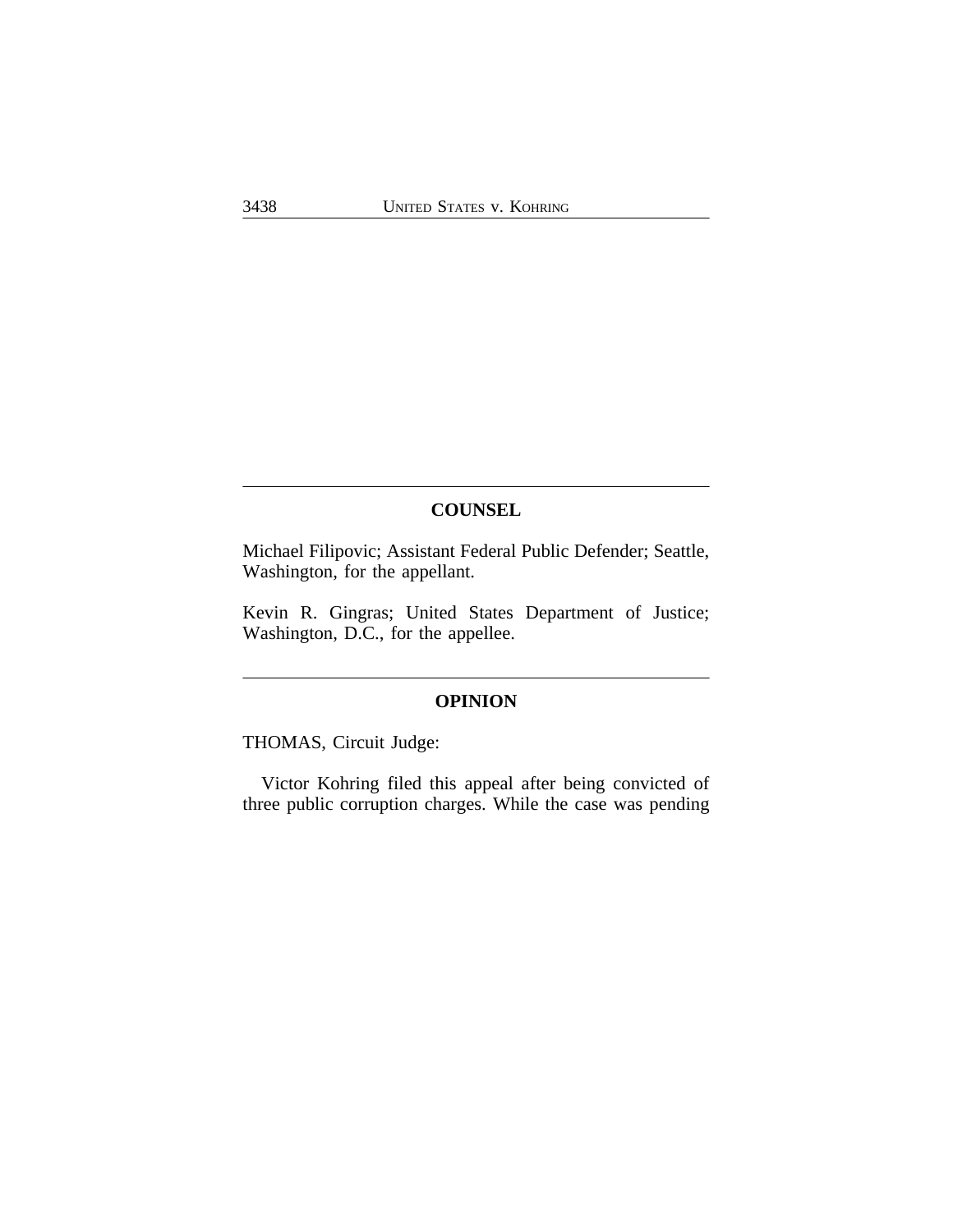UNITED STATES V. KOHRING 3439

on appeal, we remanded it to the district court for the limited purpose of determining whether the government had breached its disclosure obligations under *Brady v. Maryland*, 373 U.S. 83 (1963), and *Giglio v. United States*, 405 U.S. 150 (1972), and, if so, the remedy to which Kohring is entitled. The district court determined the prosecution had failed to disclose favorable evidence to Kohring, but it concluded the government did not violate *Brady/Giglio* because the newlydisclosed information is not material. We agree with the district court that the prosecution suppressed favorable material, but we respectfully disagree with its conclusion as to materiality. We conclude that the newly-disclosed information, when viewed collectively, is material and that the prosecution violated *Brady/Giglio*. We vacate Kohring's conviction and remand to the district court for a new trial.

I

Victor Kohring, a former member of the Alaska State House of Representatives, was convicted in federal district court on three counts of public corruption felonies: conspiracy to commit extortion and attempted extortion under color of official right and bribery under 18 U.S.C. § 371 (Count 1), attempted interference with commerce by extortion induced under color of official right in violation of 18 U.S.C. § 1951(a) (Count 3), and bribery concerning programs receiving federal funds in violation of 18 U.S.C.  $\S 666(a)(1)(B)$ (Count 4). Kohring was acquitted of Count 2—interference with commerce by extortion induced under color of official right in violation of 18 U.S.C. § 1951(a).

Kohring was charged after a federal investigation suggested he had accepted several cash payments and other benefits from Bill Allen in exchange for various legislative acts benefitting VECO Corporation, Allen's oil field services company that had interests in the construction of a natural gas pipeline in Alaska. The evidence tended to show a lengthy, ongoing relationship between Allen and Kohring, but most of the evi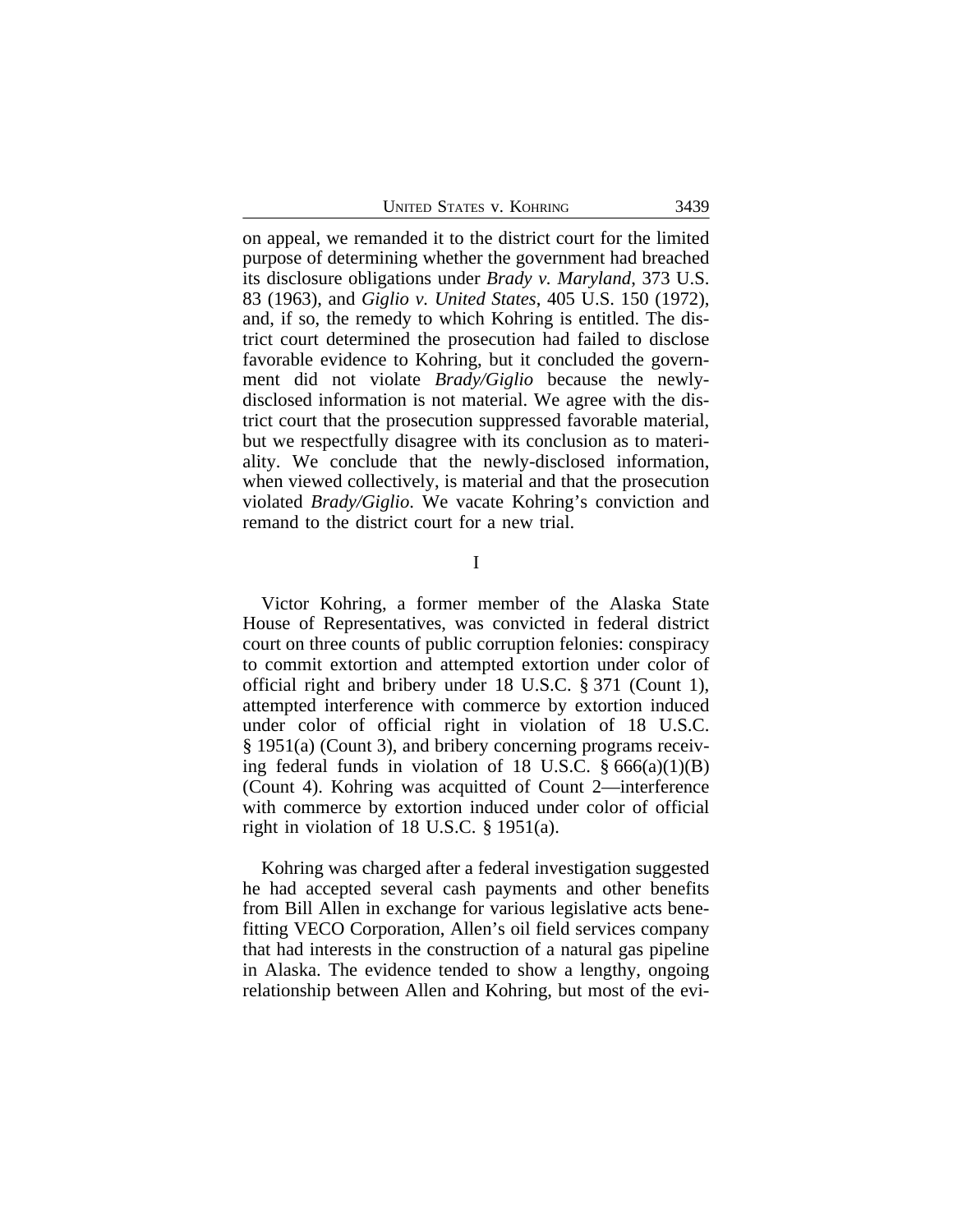dence presented at trial related to transactions in 2006, during or near in time to Alaska's state legislative session in Juneau. Many of these transactions were documented in surreptitious audio and video recordings.

A

The government's case against Kohring consisted primarily of (1) recorded conversations between Kohring, Allen, and Rick Smith, another VECO executive; (2) testimony of Allen and Smith, who both reached plea agreements in exchange for their cooperation; and (3) the testimony of an FBI agent concerning statements Kohring made when his office was searched.

In a February 21, 2006, recorded telephone conversation between Smith and Kohring, the two discussed how the recently introduced Petroleum Production Tax bill would further VECO's interest in the development of a natural gas pipeline. The bill, while helpful to VECO, was contrary to Kohring's anti-tax philosophy. The two agreed to meet with Allen over dinner at the Island Pub restaurant on February 23, 2006, presumably to discuss matters further. A recorded conversation from March 4, 2006, between Allen and Smith, suggested that Allen had paid Kohring \$1,000 at the Island Pub dinner.

A surreptitious video recording from March 30, 2006, captured a meeting between Kohring, Allen, and Smith in "Suite 604," a room in a local hotel that VECO rented during legislative sessions. The video recording captured three transactions  $-(1)$  Kohring asking Allen for help with a \$17,000 credit card debt, (2) Allen giving Kohring money to "put in Easter eggs for his daughter," and (3) Allen paying Kohring money "for his daughter's Girl Scout uniform."

Kohring began that meeting by asking Allen "how [Kohring] could deal with" his \$17,000 credit card debt. Kohring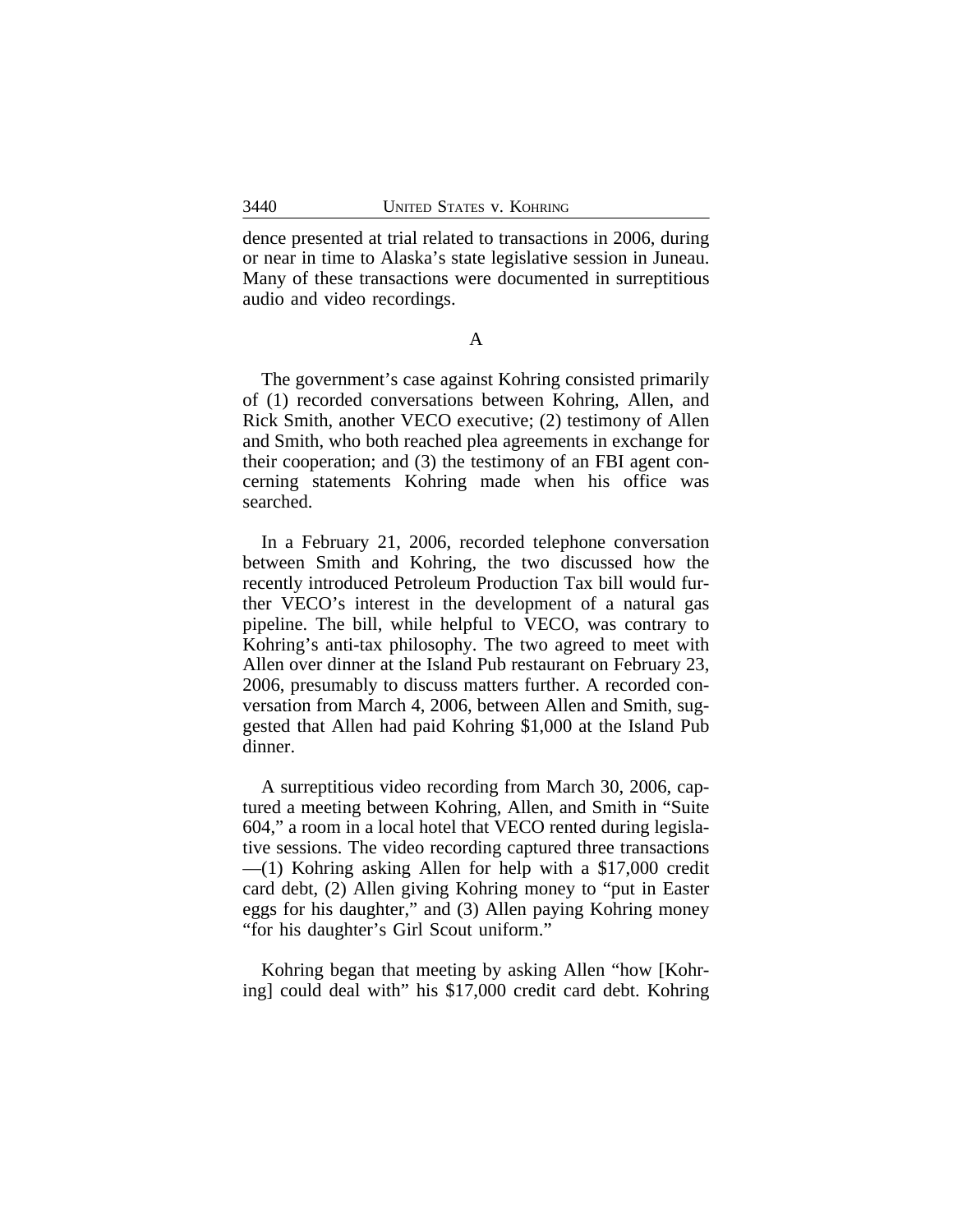UNITED STATES V. KOHRING 3441

explained that he accumulated the debt on account of medical bills and had been unable to pay it off with only his legislative salary. He told Allen and Smith he had "a situation . . . it's a financial matter" that he thought "potentially, could hurt [him] politically" and "[would] be a public record." He asked Allen and Smith if they "would . . . consider helping [him] and suggest some options to [him] as to what could be done." Allen did not give Kohring money at that time, but he assured Kohring that he would see what he could do. Kohring responded, "I wanna do everything . . . completely above board, of course." Indeed, he told Allen and Smith that he would pose "hypothetical questions" regarding any assistance to the ethics committee advisor for the Legislature. Allen responded, "I don't know if that's real smart . . . . I wouldn't even say to anybody that you're in a bind." Kohring demurred. At the end of their meeting, Kohring asked, "What can I do at this point to help you guys? Any—anything? . . . Just keep lobbying my colleagues for a governor's, ah, plan, right?"

At the same Suite 604 meeting, Allen gave Kohring money ostensibly (1) to put in his daughter's Easter eggs and (2) for his daughter's Girl Scout uniform. The video recording shows Allen asking Kohring when he was taking off for the Easter holiday and then telling Kohring how he used to put money in Easter eggs for children to find. Allen then reached into his wallet for cash to give to Kohring and asked Smith, "Have you got any hundreds? . . . [G]ive me a hundred." Kohring then told Allen the \$50 he sent his daughter for her Girl Scout uniform "was a little short" and that "[s]he'll need about a hundred." Allen handed Kohring more cash. The video recording did not capture the amount of money transacted. Kohring testified at trial that he received only "around \$100" at the meeting. Allen, though, testified he paid Kohring between \$700-\$1,100 at the meeting. Smith said Kohring received as much as \$1,000, but he could only approximate because he did not know for sure how much was given.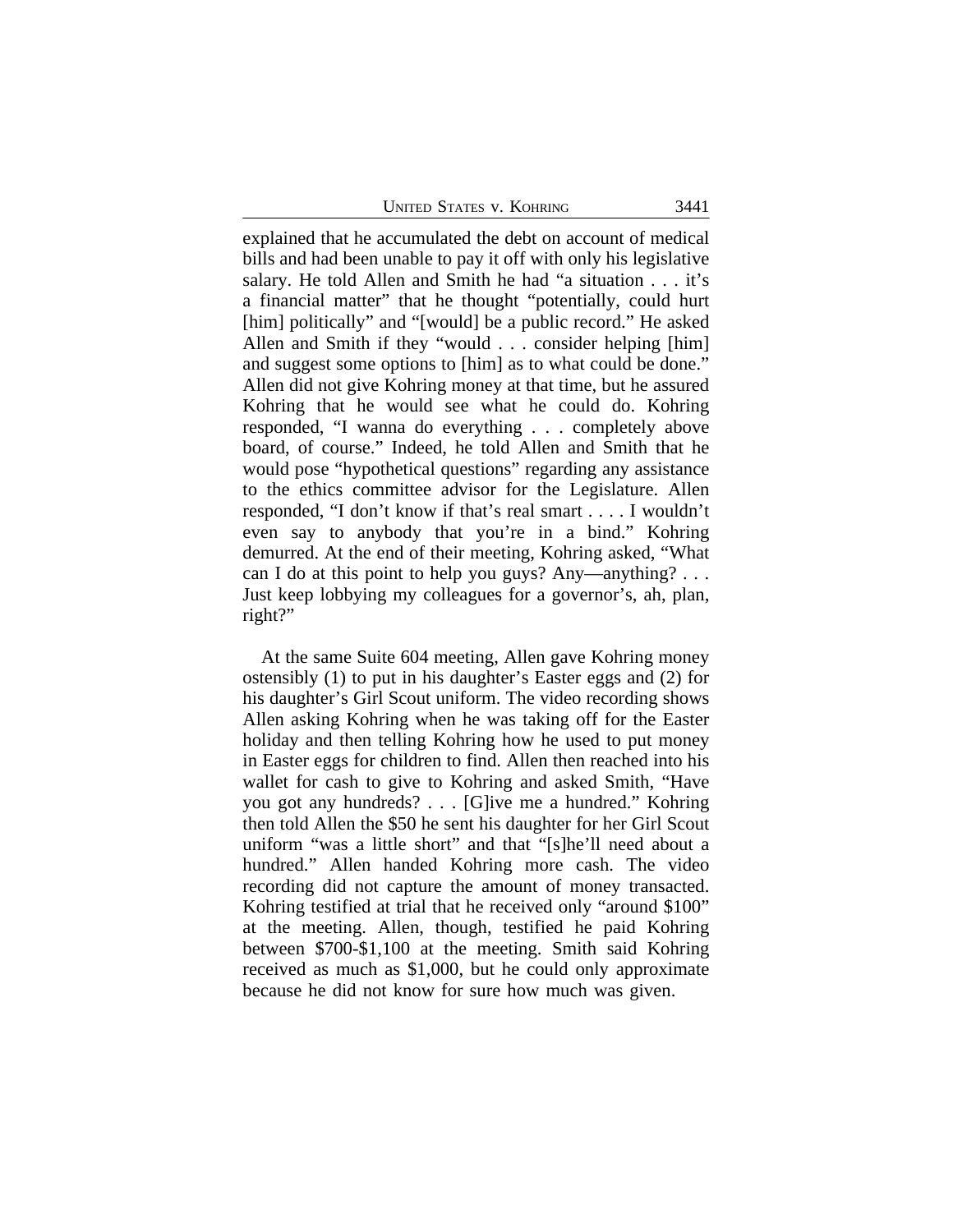The government also introduced evidence that on June 8, 2006—the final day of the special legislative session for passing the Petroleum Production Tax—Allen called Kohring to arrange a meeting at a local McDonald's restaurant. Allen testified at trial that he met Kohring at the restaurant, they walked back to Suite 604, and, while they were outside the hotel, Allen gave Kohring \$600-\$700. The government tied this testimony to another Suite 604 recording where Kohring told Allen he would have left town to prevent a vote on the Pipeline Production Tax if Allen had wanted him to do so.

B

At trial, the district court instructed the jury on the elements of each count and the time frames alleged in the government's Superceding Indictment. But neither the instructions nor the general verdict forms made specific reference to any of the acts alleged or connected specific acts to the individual counts. Kohring was convicted on conspiracy to commit extortion (Counts 1), attempted extortion (Count 3), and bribery (Count 4) but acquitted of extortion (Count 2). No special interrogatories were provided to the jury as part of the verdict form, and the trial court denied Kohring's request to interview the jury.

Kohring initially appealed his convictions on grounds not relevant here. Meanwhile, essentially the same prosecution team that was prosecuting Kohring was also prosecuting Senator Ted Stevens in Washington, D.C., on public corruption charges. *See United States v. Stevens*, Criminal Case No. 08- 231 (D. D.C.). The government prosecuted Senator Stevens because he failed to disclose gifts he had received from Allen, as required by the Ethics in Government Act, *see* 5 U.S.C. App'x 4 §§ 101-505. Senator Stevens was convicted on several counts. After his conviction, though, it became apparent that the prosecution team had failed to provide Senator Stevens' with favorable discovery pertaining to a key witness— Bill Allen. A new group of government lawyers reviewed the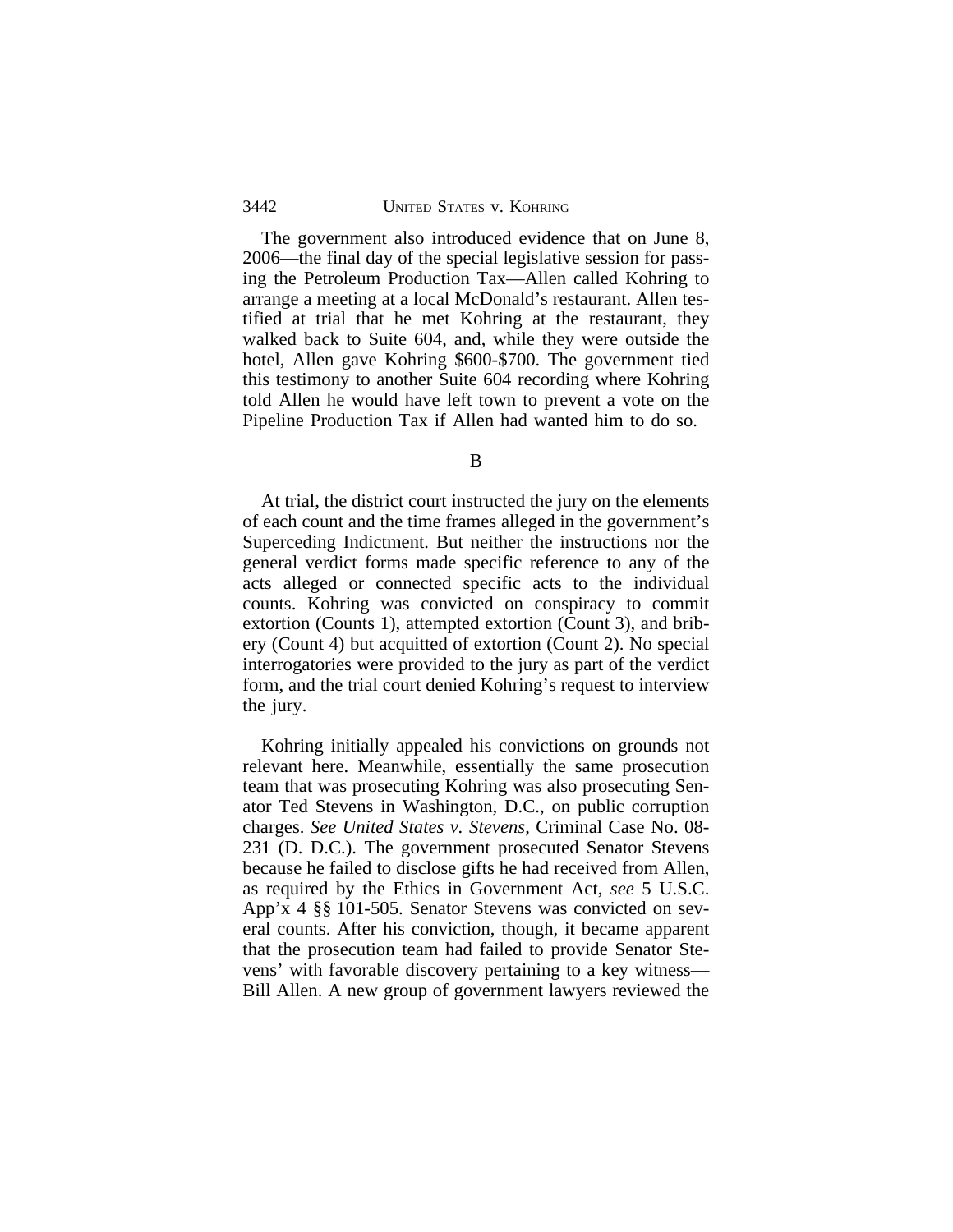matter, and they moved to dismiss all charges against Senator Stevens with prejudice, based on the undisclosed *Brady/Giglio* material.

After Senator Stevens' charges were dismissed, Kohring moved us to order the government to disclose, under *Brady/Giglio*, all evidence "favorable to the accused." *Brady*, 373 U.S. at 87. The government then moved us to remand the matter to the district court for further proceedings under *Brady/Giglio*. We ordered Kohring released pending appeal and remanded the matter to the district court for the limited purpose of determining whether the government had breached its obligation of full disclosure under *Brady/Giglio* and, if so, whether Kohring was prejudiced and entitled to a remedy.

 $\mathsf{C}$ 

On remand, the government disclosed, for the first time, several thousand pages of documents, including "FBI 302 reports," undated and dated handwritten notes from interviews with Allen and Smith, e-mails, various memoranda, and police reports.

After receiving the material, Kohring moved the district court to dismiss the Superceding Indictment or, alternatively, order a new trial. Kohring alleged *Brady*/*Giglio* violations, based on the prosecution's failure to disclose the information, and violations of *Napue v. Illinois*, 360 U.S. 264 (1959), based on the prosecution's purported solicitation of false testimony from Allen and Smith. Specifically, Kohring claimed the newly-disclosed information included: (1) evidence that Allen had been or was still being investigated for sexual misconduct with minors, (2) evidence that cast doubt on Allen's memory and the amount of money paid to Kohring, (3) evidence that the payments were made out of friendship and pity rather than a corrupt *quid-pro-quo* relationship, (4) evidence of inconsistent statements made by Smith, as well as a questionable relationship he had with an investigating FBI agent,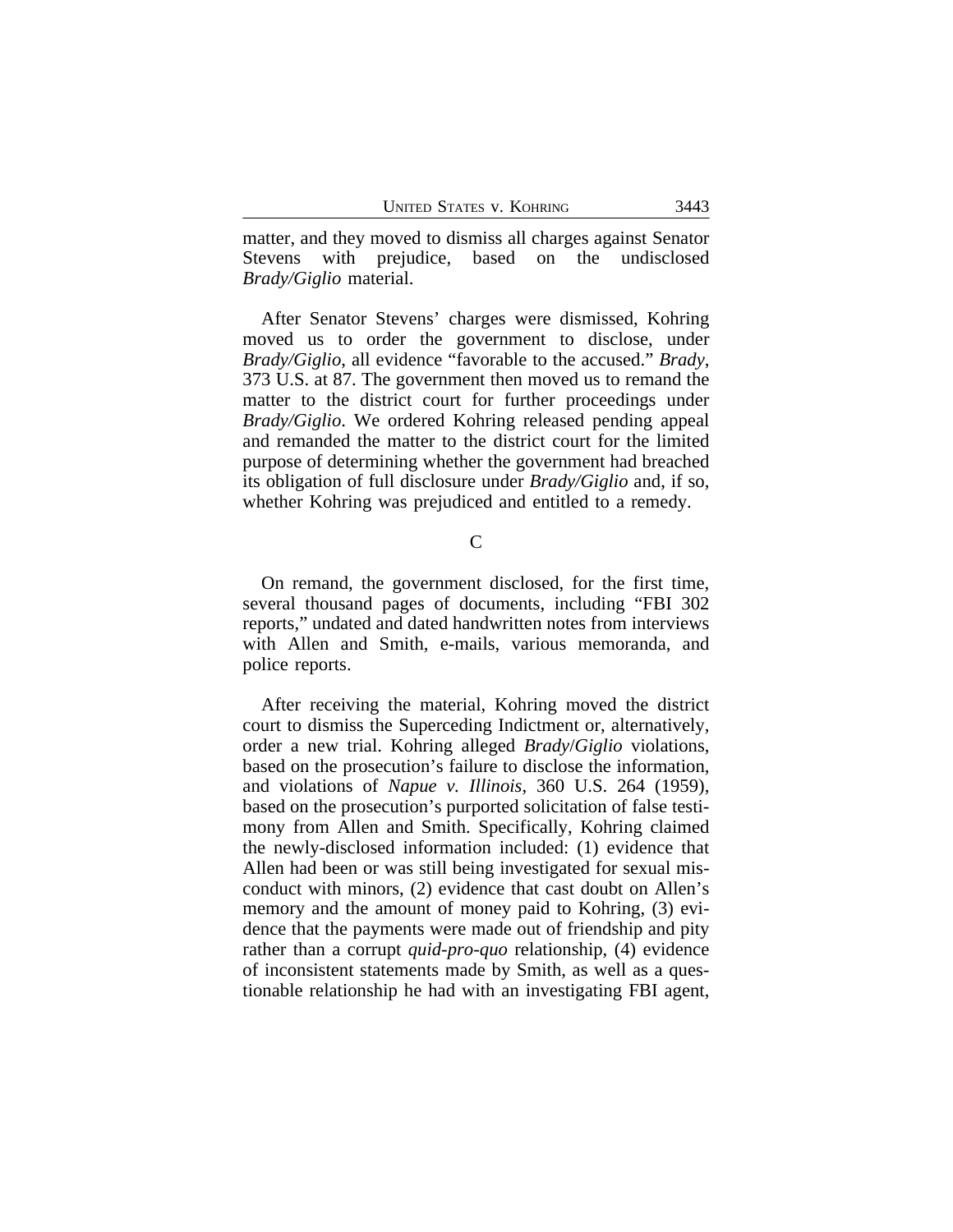and (6) evidence that a government witness thought Kohring was not corrupt.

The district court denied Kohring's motion for dismissal or a new trial, but it observed the material was favorable to Kohring and, indeed, had been suppressed. The district court nonetheless concluded the suppression did not amount to a *Brady/Giglio* violation because the suppression did not prejudice Kohring. The court reached this conclusion by reasoning that the newly-disclosed information did not cast any doubt on the evidence of Kohring's alleged \$17,000 solicitation in the hotel room, which the court assumed supported the convictions on conspiracy to commit extortion (Counts 1), attempted extortion (Count 3), and bribery (Count 4). Thus, the withheld evidence, which tended to cast doubt on the remaining payments was immaterial. The district court noted in passing, though, that if Kohring had been convicted of extortion (Count 2)—which was charged on the basis of payments other than the \$17,000 solicitation—then the newlydisclosed information would have undermined confidence in the guilty verdict.

Kohring also moved the district court for an evidentiary hearing on the newly-disclosed information, but the district court denied that motion, as well.

On appeal, Kohring challenges the district court's denial of his motion to dismiss the Superceding Indictment or, alternatively, for a new trial or evidentiary hearing. We have jurisdiction under 28 U.S.C. § 1291. We review de novo a district court's *Brady/Giglio* determinations and all other questions of law. *United States v. Stever*, 603 F.3d 747, 752 (9th Cir. 2010); *Jackson v. Brown*, 513 F.3d 1057, 1069 (9th Cir. 2008).

#### II

There is no doubt, as the district court properly held, that the prosecution withheld and suppressed information that was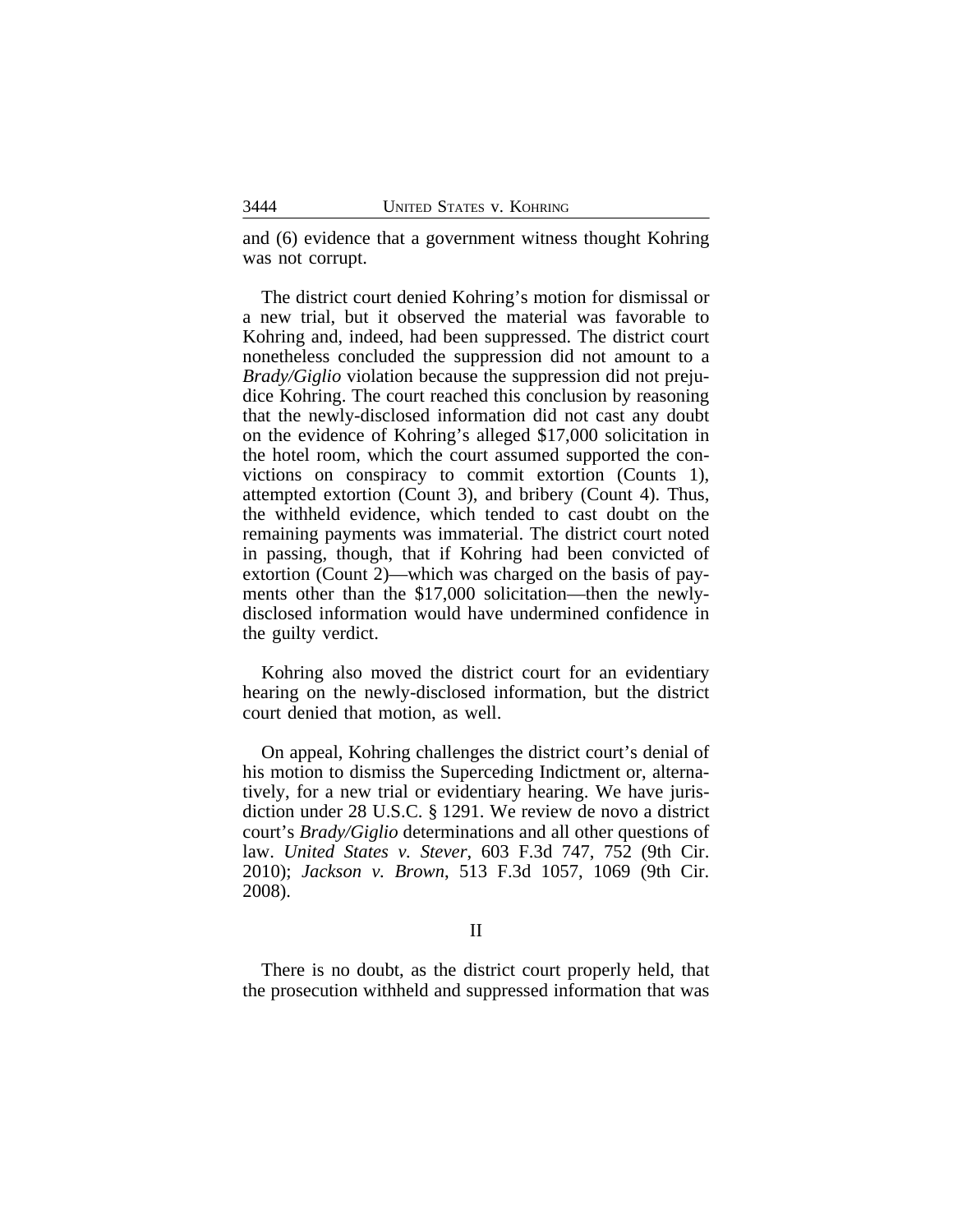favorable to the defense. Because Kohring was prejudiced by the suppression, we must vacate Kohring's conviction and remand the case for a new trial.

**[1]** In *Brady*, the Supreme Court held "the suppression by the prosecution of evidence favorable to an accused upon request violates due process where the evidence is material either to guilt or punishment, irrespective of the good faith or bad faith of the prosecution." 373 U.S. at 87. In *Giglio*, the Supreme Court extended this principle to include evidence that impeaches a witness's credibility. 405 U.S. at 154.

**[2]** There are three elements of a *Brady/Giglio* violation: "(1) the evidence at issue must be favorable to the accused, either because it is exculpatory, or because it is impeaching; (2) that evidence must have been suppressed by the State, either willfully or inadvertently; and (3) prejudice must have ensued." *United States v. Williams*, 547 F.3d 1187, 1202 (9th Cir. 2008) (quoting *Strickler v. Greene*, 527 U.S. 263, 281-82 (1999) (internal quotation marks omitted)).

**[3]** Evidence is prejudicial or material**<sup>1</sup>** "only if there is a reasonable probability that, had the evidence been disclosed to the defense, the result of the proceeding would have been different." *United States v. Bagley*, 473 U.S. 667, 682 (1985). There is a "reasonable probability" of prejudice when suppression of evidence "undermines confidence in the outcome of the trial." *Kyles v. Whitley*, 514 U.S. 419, 434 (1995) (citing *Bagley*, 473 U.S. at 678). But a "reasonable probability" may be found "even where the remaining evidence would have been sufficient to convict the defendant." *Jackson*, 513 F.3d at 1071 (citing *Strickler*, 527 U.S. at 290).

**[4]** Suppressed evidence is considered "collectively, not item by item." *Kyles*, 514 U.S. at 436. If a reviewing court

**<sup>1</sup>**For the purpose of *Brady/Giglio*, "material" and "prejudicial" have the same meaning. *Been v. Lambert*, 283 F.3d 1040, 1053 (9th Cir. 2002).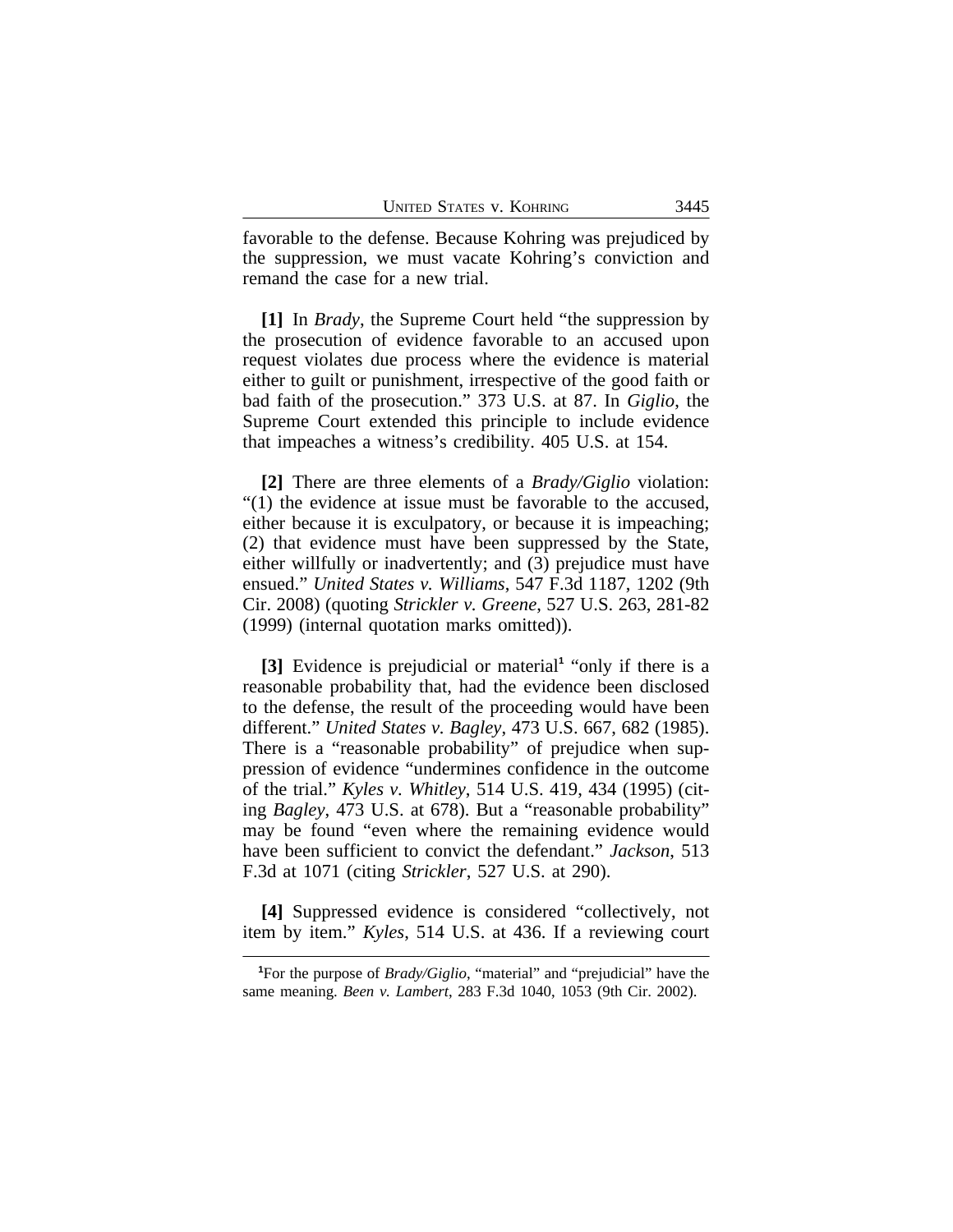finds a material *Brady/Giglio* violation, "there is no need for further harmless-error review." *Id.* at 435. But if suppressed evidence is "merely cumulative," then the failure to disclose is not a violation. *Morris v. Ylst*, 447 F.3d 735, 741 (9th Cir. 2006).

**[5]** We disagree with the government's argument that the newly-disclosed information is irrelevant. The government maintains the newly-disclosed information casts no doubt on the video-recorded evidence of the alleged \$17,000 solicitation and that the alleged solicitation alone was sufficient to support convictions on all three counts. Contrary to the government's argument, there is no way to determine whether the jury based all three convictions on the alleged \$17,000 solicitation. The jury was given only a general verdict form.**<sup>2</sup>** The jury was not instructed as to the specific alleged acts that supported each count. Nor was it provided with a copy of the Superceding Indictment, which connected specific allegetions to each count. The jury was instructed as to the time frame for each count,**<sup>3</sup>** but the government alleged that multiple acts occurred during those time frames, not just the alleged

**<sup>3</sup>**The time frames for the counts were: conspiracy to commit extortion (Count 1)—January 2002 to August 2006; extortion (Count 2) —January 2006 to August 2006; attempted extortion—March 2006 to August 2006; and bribery—January 2006 to August 2006.

**<sup>2</sup>** We have encountered similar problems with general verdicts. *See United States v. Manarite*, 44 F.3d 1407, 1413-14 (9th Cir. 1995). There, we reversed a conspiracy conviction after reversing a conviction on mail and wire fraud, which, along with other substantive charges, were alleged objects of the conspiracy. *Id.* Because the jury used only a general verdict, we could not determine what object the conspiracy conviction was based on. *Id.* We reversed the conspiracy conviction because it was possible that the conviction was based solely on the mail and wire fraud, which we had reversed. *Id.* We reasoned, "[I]f the judge instructs the jury that it need find only one of the multiple objects, and the reviewing court holds any of the supporting counts legally insufficient, the conspiracy count also fails." *Id*. at 1413 (citing *United States v. DeLuca*, 692 F.2d 1277, 1281 (9th Cir. 1982)). Otherwise, the defendant might have been convicted of conspiring to commit an act that was not a crime.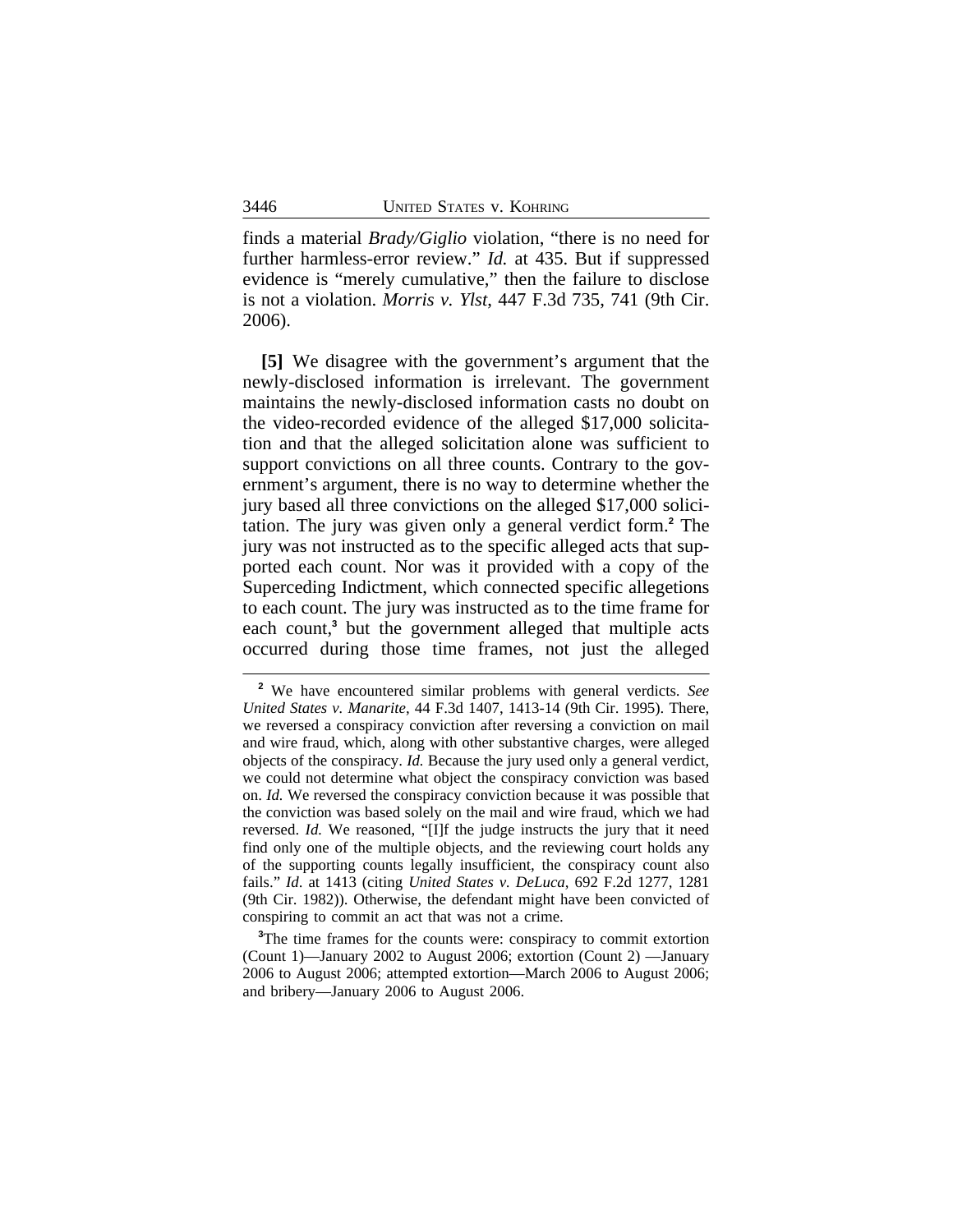UNITED STATES V. KOHRING 3447

\$17,000 solicitation. And, while the prosecutor referenced the alleged solicitation during closing arguments in connection with the attempted extortion count (Count 3) that alone does not imply the jury necessarily based its convictions on the alleged solicitation. In short, the newly-disclosed information is not irrelevant because it speaks to the acts that the jury might have relied on in reaching its verdicts (including the alleged \$17,000 solicitation).

Beyond being merely relevant to the acts, Kohring alleges the newly-disclosed information is either exculpatory or could have been used to impeach government witnesses. Specifically, he claims the newly-disclosed information includes: (1) evidence that Allen had been or was still being investigated for sexual misconduct with minors, (2) evidence that casts doubt on Allen's memory and the amount of money paid to Kohring, (3) evidence that the payments were made out of friendship and pity rather than a corrupt *quid-pro-quo* relationship, (4) evidence of inconsistent statements made by Smith, as well as a questionable relationship he had with an investigating FBI agent, and (6) evidence that a government witness thought Kohring was not corrupt.

#### A

*Brady/Giglio* claims are evaluated collectively, but we "must first evaluate the tendency and force of each item of suppressed evidence and then evaluate its cumulative effect at the end of the discussion." *Barker v. Flemming*, 423 F.3d 1085, 1094 (9th Cir. 2005) (quoting *Kyles*, 514 U.S. at 436).

#### 1

**[6]** The newly-disclosed information contains Anchorage Police Department ("ADP") files alleging that Allen sexually exploited minors and attempted to conceal that behavior by soliciting perjury from the minors and arranging for one of the minors to make herself unavailable to testify against Allen.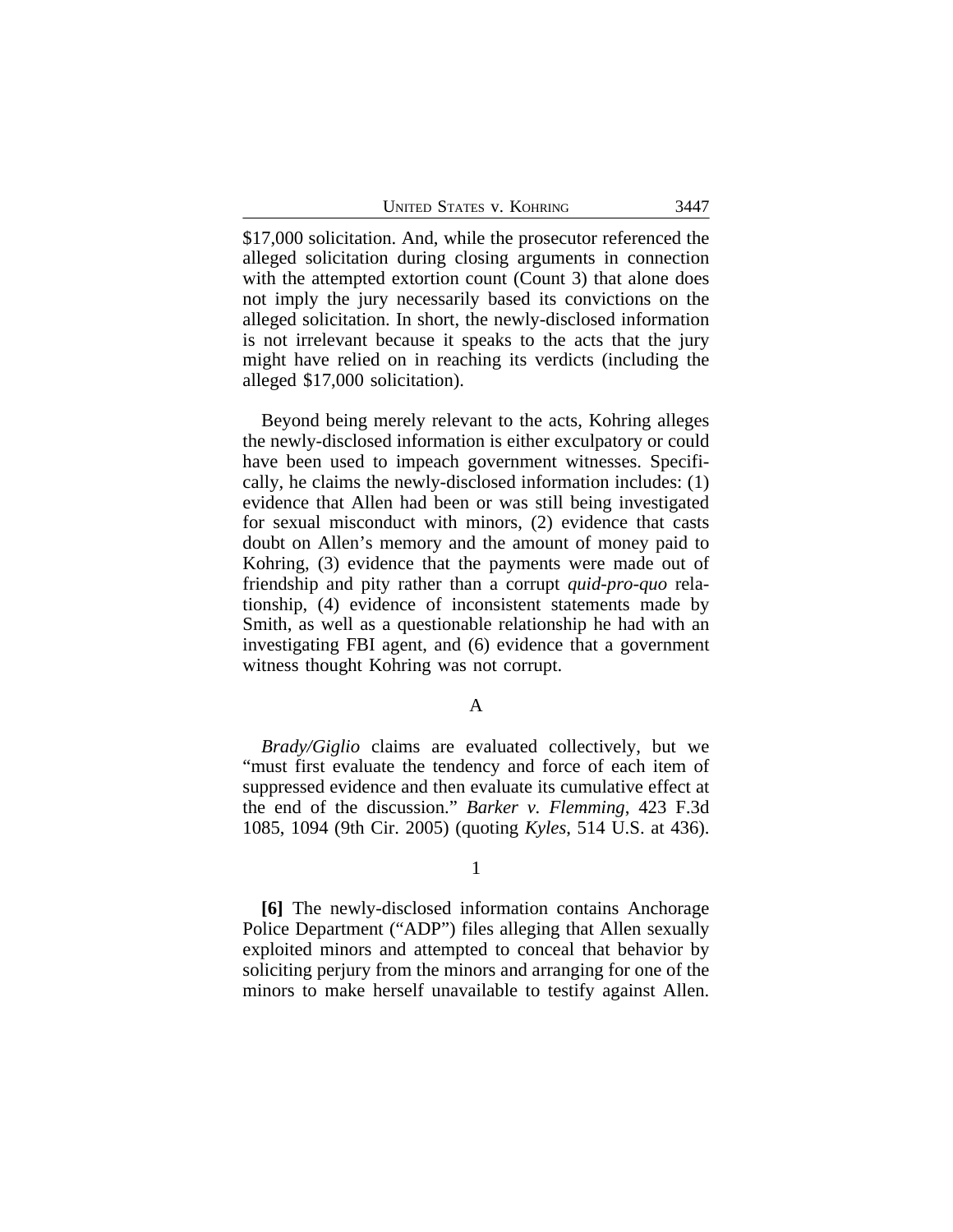These documents confirm the existence of an extensive investigation (dating back to at least 2004) into Allen's alleged sexual misconduct. The documents further establish that the prosecution was aware of the ADP investigation before Kohring's trial. In fact, one of the Assistant U.S. Attorneys prosecuting this case and a FBI agent were present at interviews of one of the victims by the Anchorage Police Department. But Kohring was not made aware of the investigation or any of the allegations until he received the newly-disclosed information on remand.

The district court addressed this information by referencing its discussion of the same evidence in *United States v. Kott*, 2010 WL 148447 (D. Alaska Jan. 13, 2010), a similar political-corruption case where Allen was also a key witness. There (and, by implication, here), the district court concluded the evidence was favorable and suppressed by the government, satisfying the first two *Brady/Giglio* elements. *See id.* at \*9. The district court concluded the evidence was not material, though, because it would have been excluded under 403 of the Federal Rules of Evidence, and Kohring could not have otherwise employed it to attack Allen's "character for truthfulness" under Rule 608, since it was extrinsic evidence. *See id.*

To be material under *Brady/Giglio*, "undisclosed information or evidence acquired through that information must be admissible," *United States v. Kennedy*, 890 F.2d 1056, 1059 (9th Cir. 1989), or capable of being used "to impeach a government witness," *United States v. Price*, 566 F.3d 900, 911-12 (9th Cir. 2009). We review for abuse of discretion a district court's determination that information would be inadmissible or could not be used for impeachment. *Id.* at 912 (citing *United States v. Scott*, 74 F.3d 175, 177 (9th Cir. 1996)).

The district court abused its discretion when it concluded the newly-disclosed information concerning Allen's alleged sexual misconduct would be inadmissible or could not be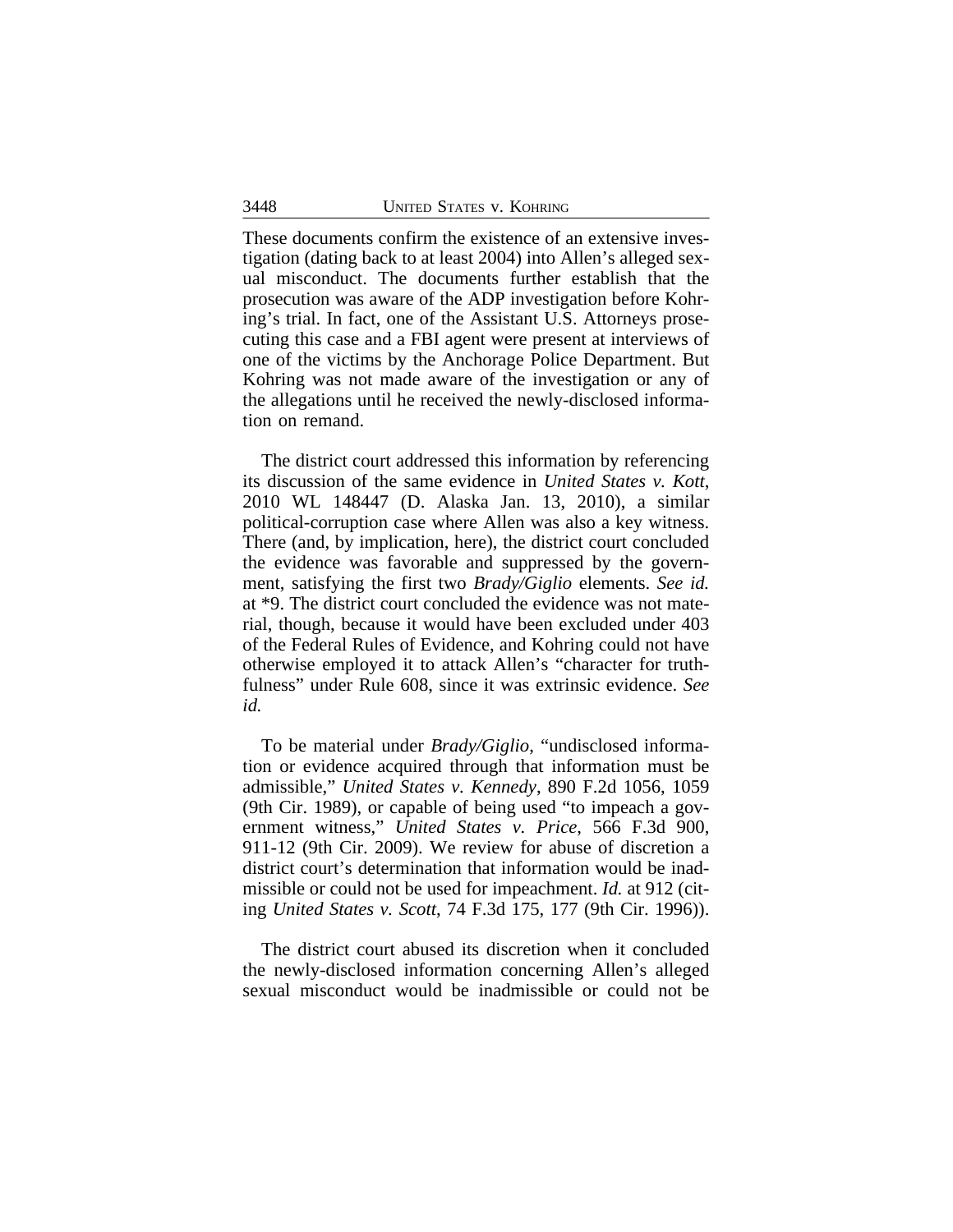used for impeachment. First, Rule 403 does not foreclose Kohring's use of the information. Rule 403 provides:

Although relevant, evidence may be excluded if its probative value is *substantially outweighed* by the danger of unfair prejudice, confusion of the issues, or misleading the jury, or by considerations of undue delay, waste of time, or needless presentation of cumulative evidence.

Fed. R. Evid. 403 (emphasis added).

**[7]** The district court concluded the material would have been inadmissible under Rule 403 because it would have been unfairly prejudicial, would have confused the issues, and would have been needlessly cumulative, because the jury was already aware that Allen was cooperating with the government to avoid corruption charges stemming from his relationship with Kohring, Kott, and others. We disagree.

The evidence was certainly prejudicial, but not unfairly so. Even if there is some danger of unfair prejudice or confusion of the issues, that danger does not "substantially outweigh" the probative value of the information. Evidence that Allen attempted to suborn perjurious testimony from one of the minors and attempted to make another unavailable for a trial would have been highly probative of his "character for truthfulness." *See* Rule 608(b) (permitting cross-examination on specific instances of misconduct "if probative of truthfulness or untruthfulness"). And the district court could have contained the prejudicial effect of the material, as well as any possible confusion of the issues, by limiting its introduction to the essential facts necessary to reveal Allen's character for truthfulness.

Moreover, the material would not have been needlessly cumulative. The fact that Allen might have had a motive to testify against Kohring in order to gain leniency as to his cor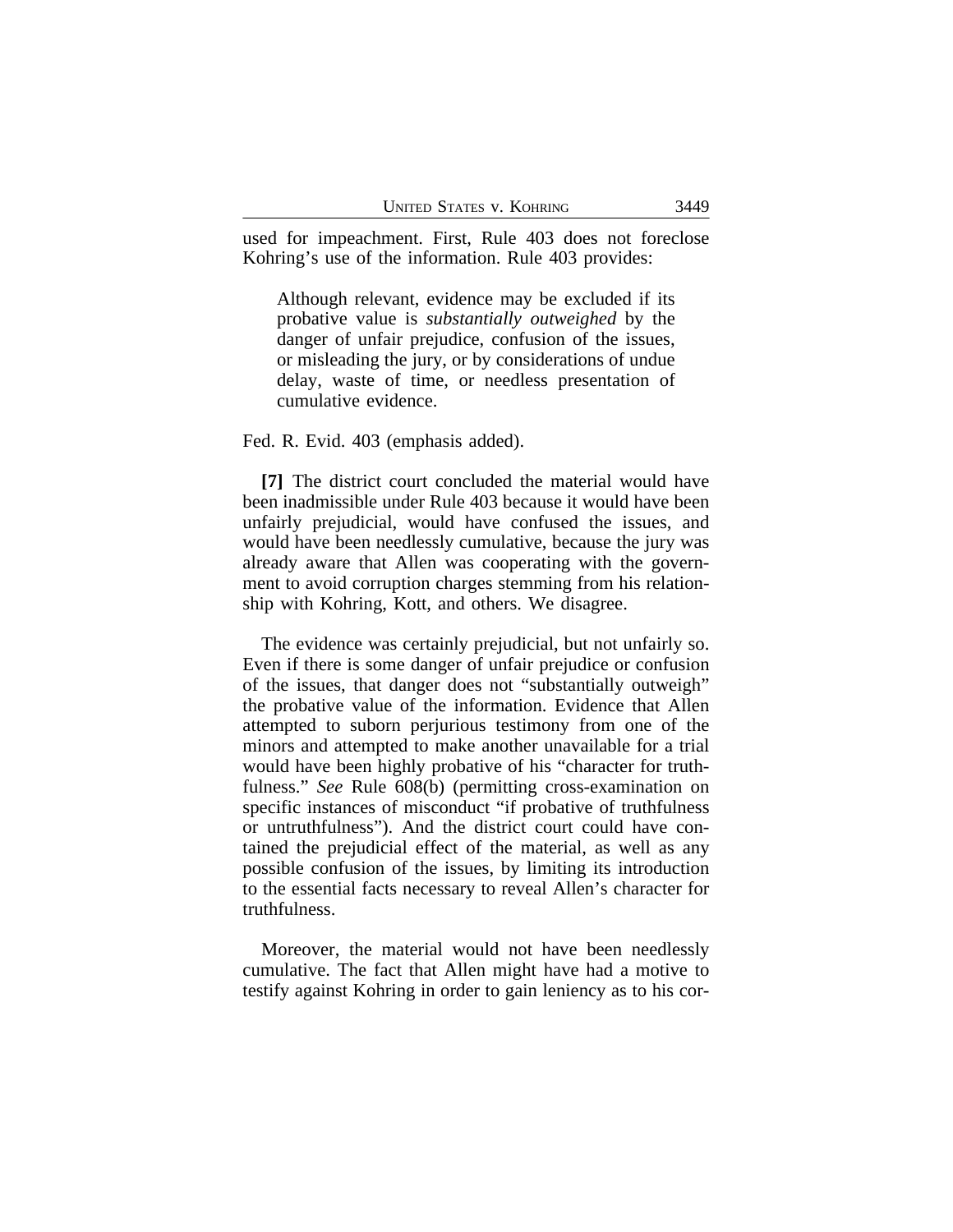ruption charges does not mean that evidence of a different bias or motive would be cumulative. *See, e.g.*, *Horton v. Mayle*, 408 F.3d 570, 579 (9th Cir. 2005) (citing *Napue*, 360 U.S. at 270 (holding that some evidence of bias does not diminish the value of other evidence describing a different source of bias)); *Banks v. Dretke*, 540 U.S. 668, 702-03 (2004) (holding impeachment evidence was not "merely cumulative" where the withheld evidence was of a different character than evidence already known to the defense). Indeed, evidence of Allen's sexual misconduct with a minor would have shed light on the magnitude of Allen's incentive to cooperate with authorities and would have revealed that he had much more at stake than was already known to the jury. Beyond facing serious criminal charges, the newly-disclosed information shows Allen was very distressed at the prospect of his alleged sexual misconduct becoming public. In an FBI interview, Allen said he would "become unglued" if the allegations were published in the media).

**[8]** Even though the information does not run afoul of Rule 403, the question remains as to whether it would have been admissible or whether Kohring could have used it to impeach Allen. We conclude that, at a minimum, Kohring could have used the information on cross-examination to impeach Allen. *See, e.g.*, *Lindh v. Murphy*, 124 F.3d 899 (7th Cir. 1997) (holding that a defendant was denied his Sixth Amendment right to cross-examination when he was barred from questioning an expert witness about potential bias stemming from accusations of sexual impropriety with several patients that resulted in criminal charges and the loss of his medical license and faculty position).

**[9]** The Confrontation Clause of the Sixth Amendment "guarantees the right of an accused in a criminal prosecution to be confronted with the witnesses against him." *United States v. Larson*, 495 F.3d 1094, 1102 (9th Cir. 2007) (en banc) (citing *Delaware v. Van Arsdall*, 475 U.S. 673, 678 (1986) (internal quotations omitted)). That right includes "the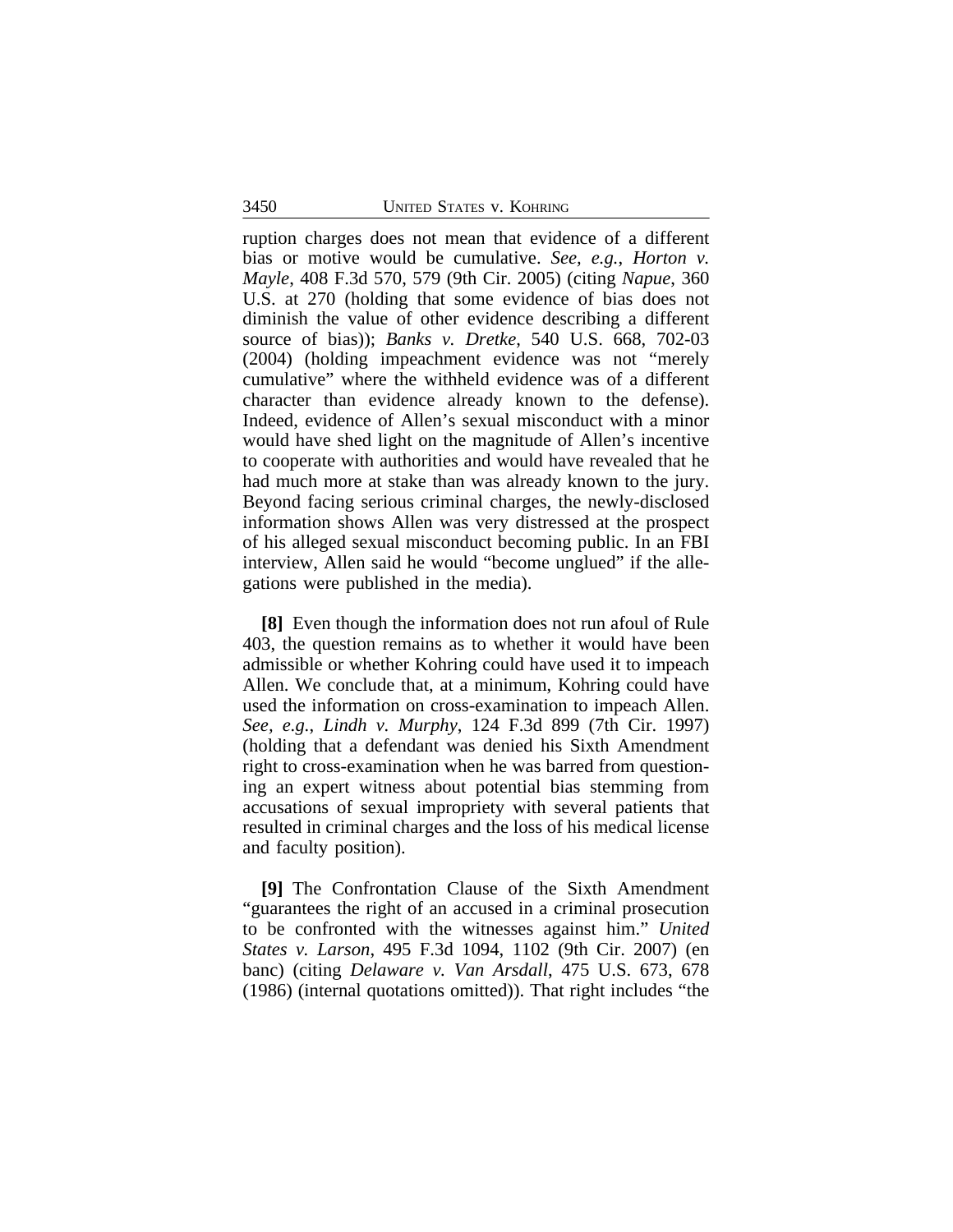UNITED STATES V. KOHRING 3451

right of effective cross-examination." *Id.* (citing *Davis v. Alaska*, 415 U.S. 308, 318 (1974)). We have recognized that "[e]ffective cross-examination is critical to a fair trial because '[c]ross-examination is the principal means by which the believability of a witness and the truth of his testimony are tested.' " *Id.* (quoting *Davis*, 415 U.S. at 316). And we, like the Supreme Court, have "emphasized the policy favoring expansive witness cross-examination in criminal trials." *Id.* (citing *United States v. Lo*, 231 F.3d 471, 482 (9th Cir. 2000); *Van Arsdall*, 475 U.S. at 678-79; *Davis*, 415 U.S. at 316).

We observed in *Larson* that "the exposure of a witness' motivation in testifying is a proper and important function of the constitutionally protected right of cross-examination." *Id.* (quoting *Davis*, 415 U.S. at 316-17). Thus, "jurors [are] entitled to have the benefit of the defense theory before them so that they [can] make an informed judgment as to the weight to place on [the Government witness'] testimony." *Id.* (quoting *Davis*, 415 U.S. at 317). We explained in *United States v. Schoneberg*:

The constitutional right to cross-examine is "[s]ubject always to the broad discretion of a trial judge to preclude repetitive and unduly harassing interrogation," but that limitation cannot preclude a defendant from asking, not only "whether [the witness] was biased" but also "to make a record from which to argue why [the witness] might have been biased."

396 F.3d 1036, 1042 (9th Cir.2005) (quoting *Davis*, 415 U.S. at 318) (footnotes omitted) (alterations in original).

We consider three factors "in determining whether a defendant's Confrontation Clause right to cross-examine is violated: (1) [whether] the excluded evidence was relevant; (2) [whether] there were other legitimate interests outweighing the defendant's interest in presenting the evidence; and (3)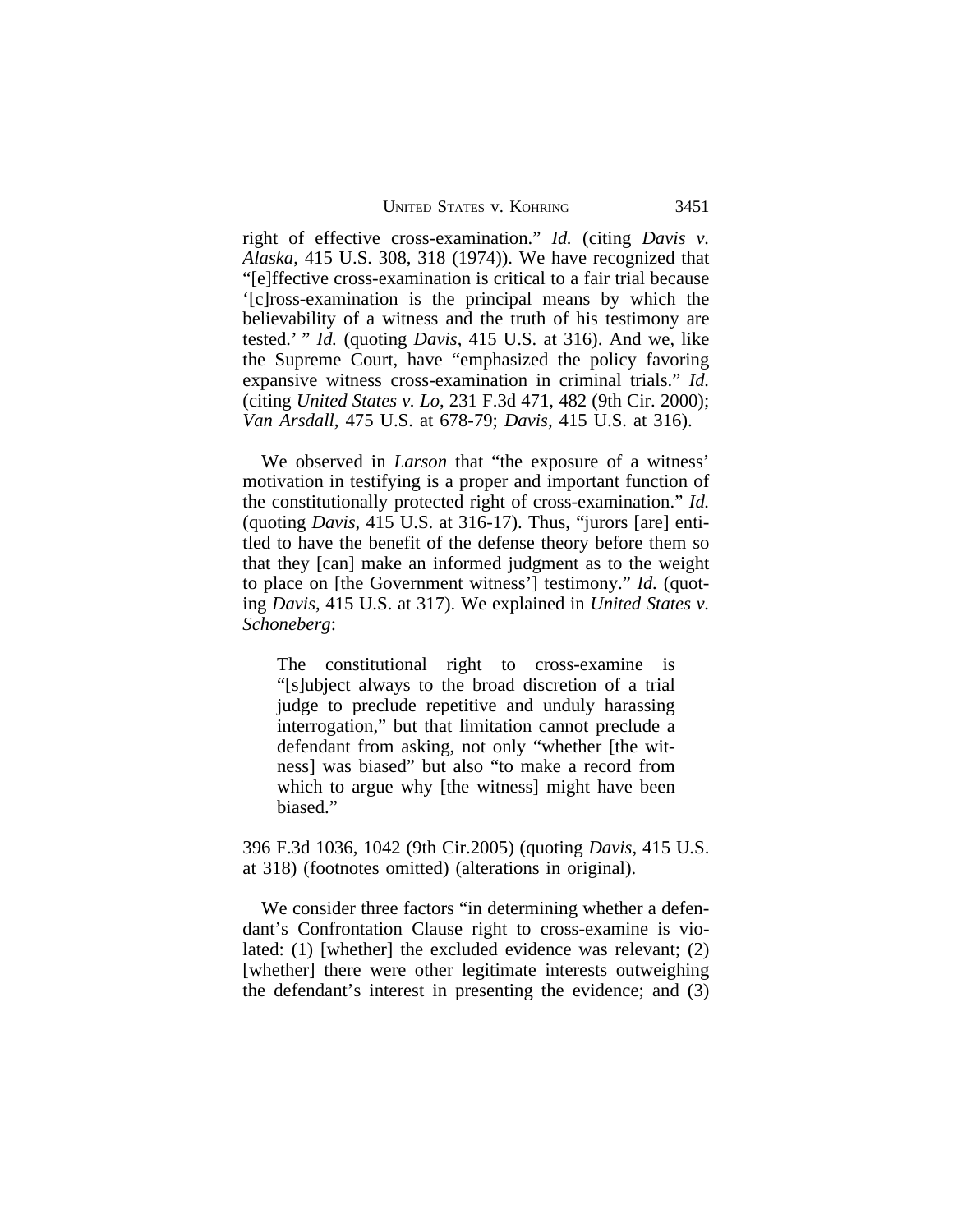[whether] the exclusion of the evidence left the jury with sufficient information to assess the credibility of the witness." *Id.* at 1103 (alterations in original) (citing *United States v. Beardslee*, 197 F.3d 378, 383 (9th Cir. 1999)).

**[10]** Here, the information related to Allen's alleged sexual misconduct was relevant, particularly with respect to his character for truthfulness. Rule 608 would have expressly permitted Kohring to cross-examine Allen about this specific conduct.**<sup>4</sup>** And, as discussed above, there were no interests outweighing Kohring's interest in presenting the evidence. Finally, if the district court would have prevented Kohring from crossexamining Allen on the alleged sexual misconduct, the jury would not have had sufficient information to assess Allen's credibility. The alleged misconduct would have added an entirely new dimension to the jury's assessment of Allen. Allen was "the prosecution's star witness." *Price*, 566 F.3d at 914 (quoting *Carriger v. Stewart*, 132 F.3d 463, 480 (9th Cir. 1997)). As we have previously held, "Impeachment evidence is especially likely to be material when it impugns the testimony of a witness who is critical to the prosecution's case." *Id.* (quoting *Silva v. Brown*, 416 F.3d 980, 987 (9th Cir. 2005)). Indeed, had the evidence of Allen's past conduct been disclosed, "there is a reasonable probability that the withheld evidence would have altered at least one juror's assessment" regarding Allen's testimony against Kohring. *See Price*, 566 F.3d at 914 (quoting *Cone v. Bell*, \_\_\_ U.S. \_\_, 129 S. Ct. 1769, 1771 (2009)).

**<sup>4</sup>**Even if Kohring would not have been permitted to introduce extrinsic evidence in the course of cross-examination under Rule 608(b), Kohring would have still been permitted to ask Allen about the alleged misconduct. And even if Allen would have denied the allegations, the jury would have been able to observe his demeanor when he answered the questions, which might have been telling. *See, e.g.*, *Barber v. Page*, 390 U.S. 719, 725 (1968); *California v. Green*, 399 U.S. 149, 157-58 (1970).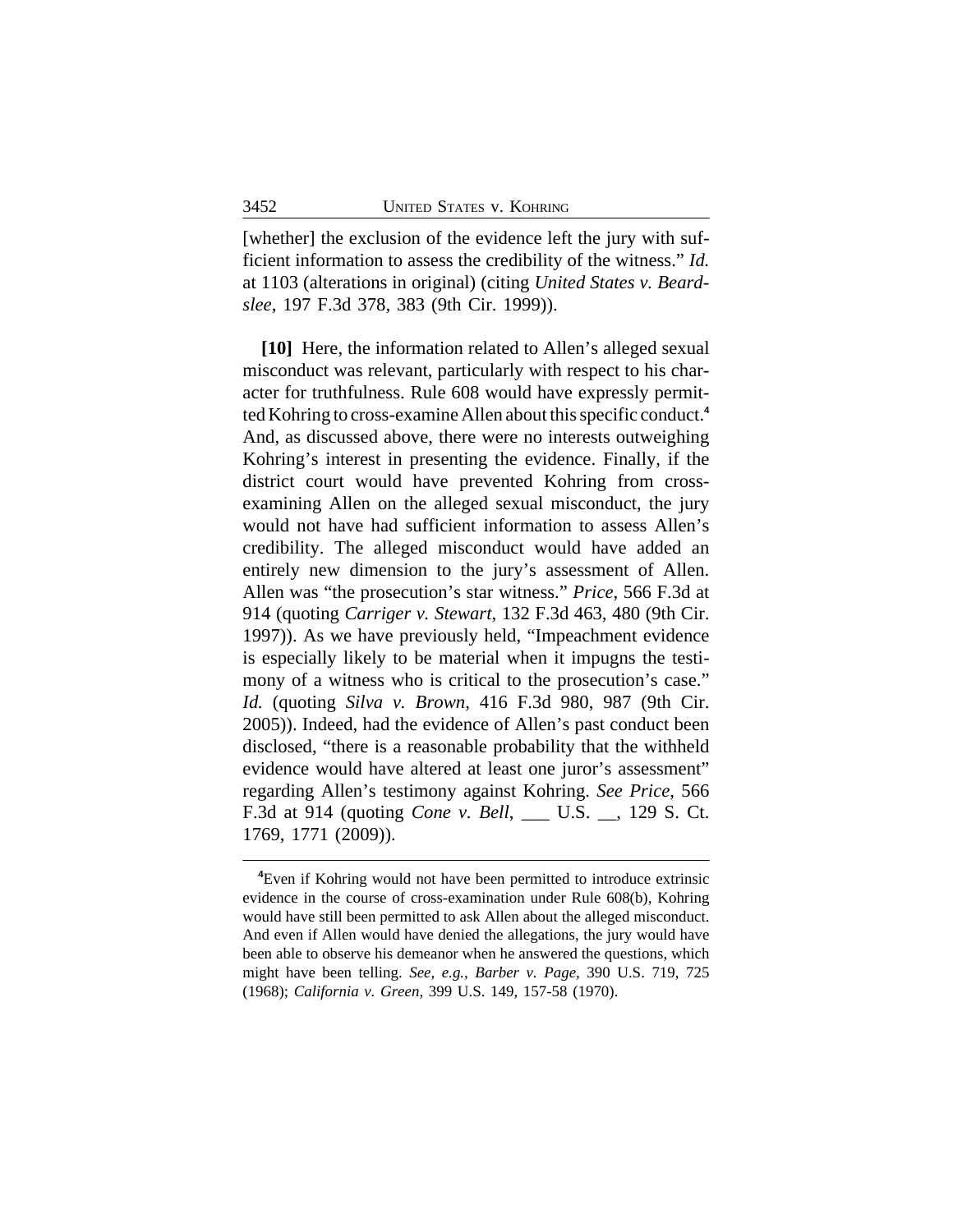**[11]** The newly-disclosed information also illustrates Allen's difficulty with remembering key facts, as well as Allen's and Smith's differing (and sometimes changing) recollections as to how much money they paid Kohring. Setting aside for a moment the question of the information's admissibility, the information is exculpatory and has impeachment value.

For instance, a government attorney's handwritten notes from September 1, 2006, read, "Island Pub meeting: bad recall of mtg." When Allen was apparently asked about the alleged McDonald's payment, handwritten notes from Allen's attorney state Allen had a "vague memory" and "didn't remember how this fit in." When asked about the Island Pub payment, Allen's attorney's notes read, "Bill DNR why he gave VK the \$1,000." Undated notes written by an unknown author read, "Bill . . . meds affecting cognitive memory." These are only a few examples of handwritten notes, both dated and undated, that tend to show Allen had difficulty remembering the details of key events.

**[12]** The newly-disclosed information also illustrates inconsistent views on how much money was actually paid to Kohring. At trial, Allen testified he paid Kohring \$1,000 at the Island Pub dinner, between \$700-\$1,100 in Suite 604 (the "Easter Egg" & "Girl Scout Uniform" payments), and \$600-\$700 outside of McDonald's. A series of reports and emails reveals uncertainty, though, as to these amounts.

For example, with respect to the Island Pub payment, the government withheld FBI Form FD-302 interview reports ("FBI 302 reports") showing that Allen failed to mention the Island Pub payment at his first debriefing with the FBI on August 31, 2006. Allen was interviewed two days later with his attorney present and initially said he thought "he gave Kohring \$500 cash on about four occasions to help him out,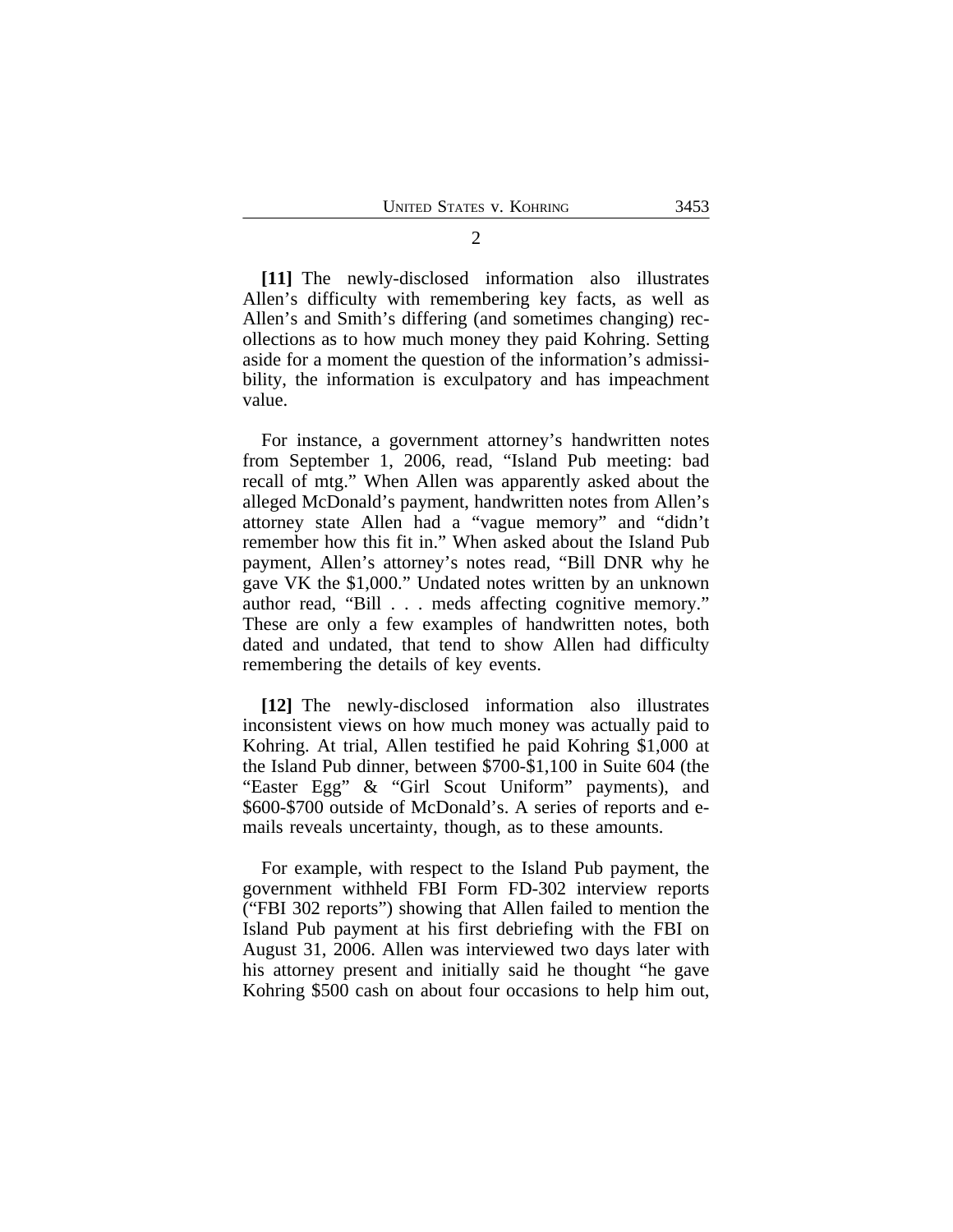and gave him \$1,000 once when Kohring's credit cards were maxed out." At the same interview, though, Allen "confirmed" he gave Kohring \$1,000 at the Island Pub. Handwritten notes by the prosecutor and Allen's attorney show Allen was also confused as to who was present at the Island Pub meeting.

With respect to the Girl Scout uniform and Easter Egg payments in Suite 604, a newly-disclosed FBI 302 report from September 1, 2006, reads:

ALLEN thinks during that particular meeting, SMITH probably gave KOHRING \$300-\$400 in cash, and ALLEN probably gave KOHRING \$500, ostensibly to apply towards the purchase of KOHR-ING's daughter's Girl Scout uniforms.

A newly-disclosed IRS memorandum of an interview with Allen on December 11-12, 2006, reads:

BILL ALLEN recalled giving VIC KOHRING about \$1,000 which BILL ALLEN said was for Vic Kohring's daughter's Girl Scout uniform. BILL ALLEN also recalled that he had given Vic Kohring \$1,000 at the Island Pub in Juneau a month before the meeting in Suite 604.

But an October 3, 2007, e-mail exchanged among the prosecution team reveals a stark inconsistency between Allen's and Smith's recollection of how much money was allegedly transacted:

Smith and Allen have different recollections re how much they provided to VK in Ste 604. BA thinks he was trying to give VK \$1,000 and he asked RS if he had any hundreds, b/c he may not have enough with him at the time. BA generally recalls giving two amounts to VK totaling anywhere b/w \$600-\$1,000.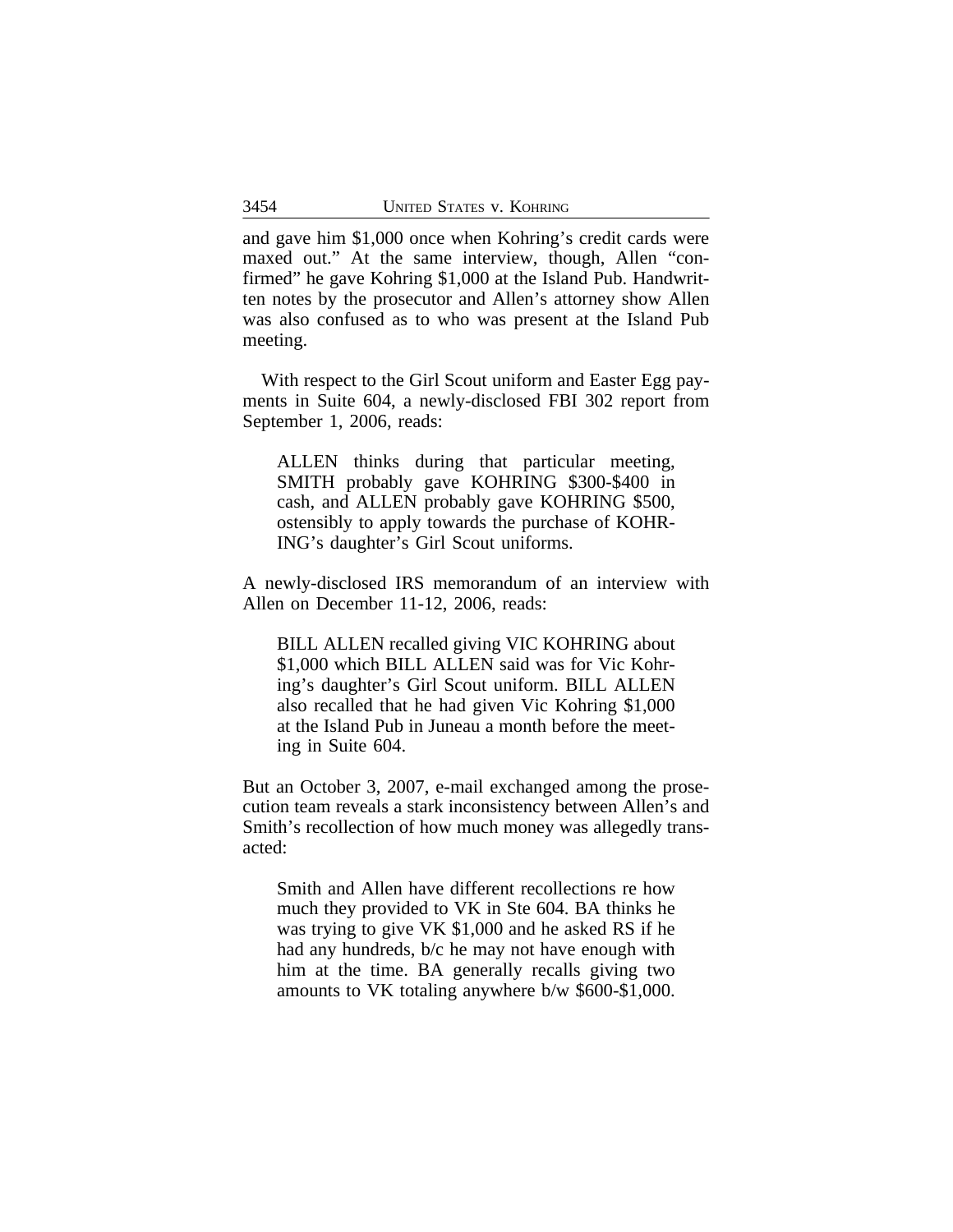He believes he counted out \$500 from his wallet and gave it to VK for the second payment.

RS has somewhat better recall on the issue. *He believes that when BA asked him for money, he only gave BA \$100.* Although he's speculating to a certain degree, he believes BA may have asked him for money b/c BA didn't have any hundreds on him and the Easter Egg story (which RS had heard BA tell in the past) involves stuffing \$100 in an egg.

As for the second payment, RS recalls BA counting out 5 bills. RS assumes these were only \$20 bills if BA did not have any hundreds with him. *If RS's assumptions are right, then VK only received \$200 total.* 

(emphasis added).

Finally, in terms of the alleged McDonald's payment, two newly-disclosed FBI 302 reports show that, during his first two debriefings, Allen failed to mention any payment made to Kohring at McDonald's. In particular, during one of the debriefings, "Allen did not recall giving Kohring cash gifts any other times during the most recent [2006] legislative session" other than the Island Pub payment in February 2006. Allen's first mention of the McDonald's payment came in a March 16, 2007, interview (memorialized in a newlydisclosed FBI 302 report), but Allen did not connect that payment to any specific date, he only said that it took place sometime during the 2006 legislative session.

**[13]** This newly-disclosed information is favorable to Kohring, thus satisfying the first element of *Brady/Giglio*. *See* 373 U.S. at 87; *Williams*, 547 F.3d 1187. The information tends to cast some doubt on the amounts that were allegedly paid to Kohring, as well as whether the payments were made at all. It also shows that Allen had difficulty remembering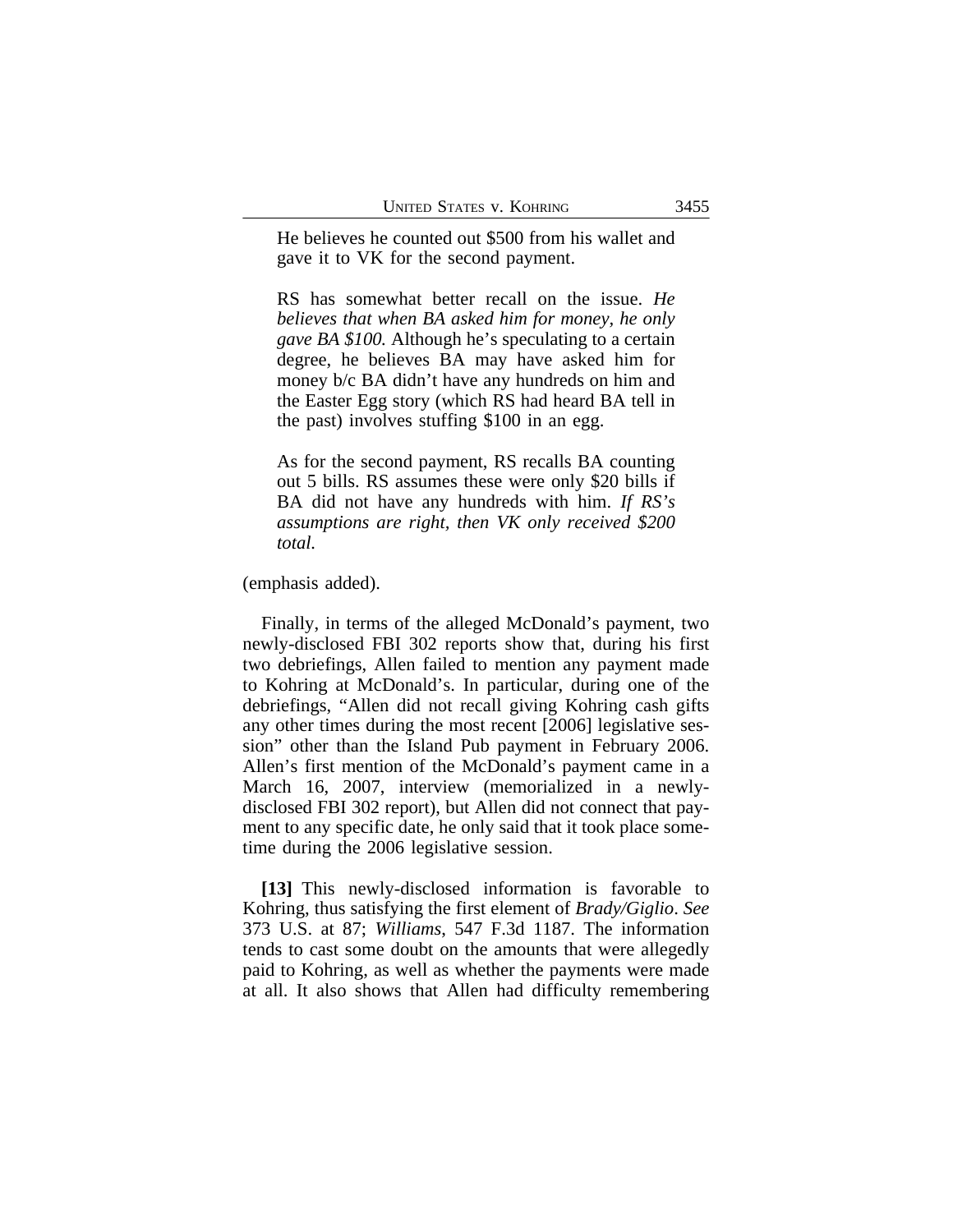details of key events. The second element of *Brady/Giglio* is also satisfied because the information was suppressed. *Id*.; *Williams*, 547 F.3d at 1202.

**[14]** We also conclude that some of the information was material, satisfying the third element of *Brady/Giglio*. *Id.*; *Williams*, 547 F.3d at 1202. As discussed above, in order for the newly-disclosed information to be material under *Brady/Giglio*, the information must be either admissible, lead to information that will be admissible, or capable of being used for impeachment. *Kennedy*, 890 F.2d at 1059; *Price*, 566 F.3d at 911-12. Nevertheless, a prosecutor does not have a duty to disclose "his or her strategies, legal theories or impressions of the evidence." *Morris*, 447 F.3d at 742. In other words, the prosecutor does not have a duty under *Brady/Giglio* to disclose all opinion work product. "[I]n general, a prosecutor's opinions and mental impressions of the case are not discoverable under *Brady*[*/Giglio*] *unless* they contain underlying exculpatory facts." *Id.* (emphasis original).

Here, some of the newly-disclosed information is opinion work product, otherwise inadmissible, or not capable of being used for impeachment (e.g., some of the undated, unidentified handwritten notes). Other information, such as the FBI 302 reports would, on the other hand, likely be either admissible or capable of being used for impeachment. And even some of the facts contained in the opinion work product should have been disclosed. Consider, for instance, the October 3, 2007, e-mail. Certain statements in the e-mail reveal the prosecutor's " impressions of the evidence." *Morris*, 447 F.3d at 742. With regard to Smith's recollection of how much money Allen gave Kohring in Suite 604, the e-mail reads "RS has somewhat better recall on the issue." This is, arguably, the prosecutor's impression of Smith's memory (admittedly, it could also be a fact). However, the statement that "[Smith] believes that when BA asked him for money, he only gave BA \$100" is clearly an "underlying exculpatory fact" that should have been disclosed to Kohring if it was not merely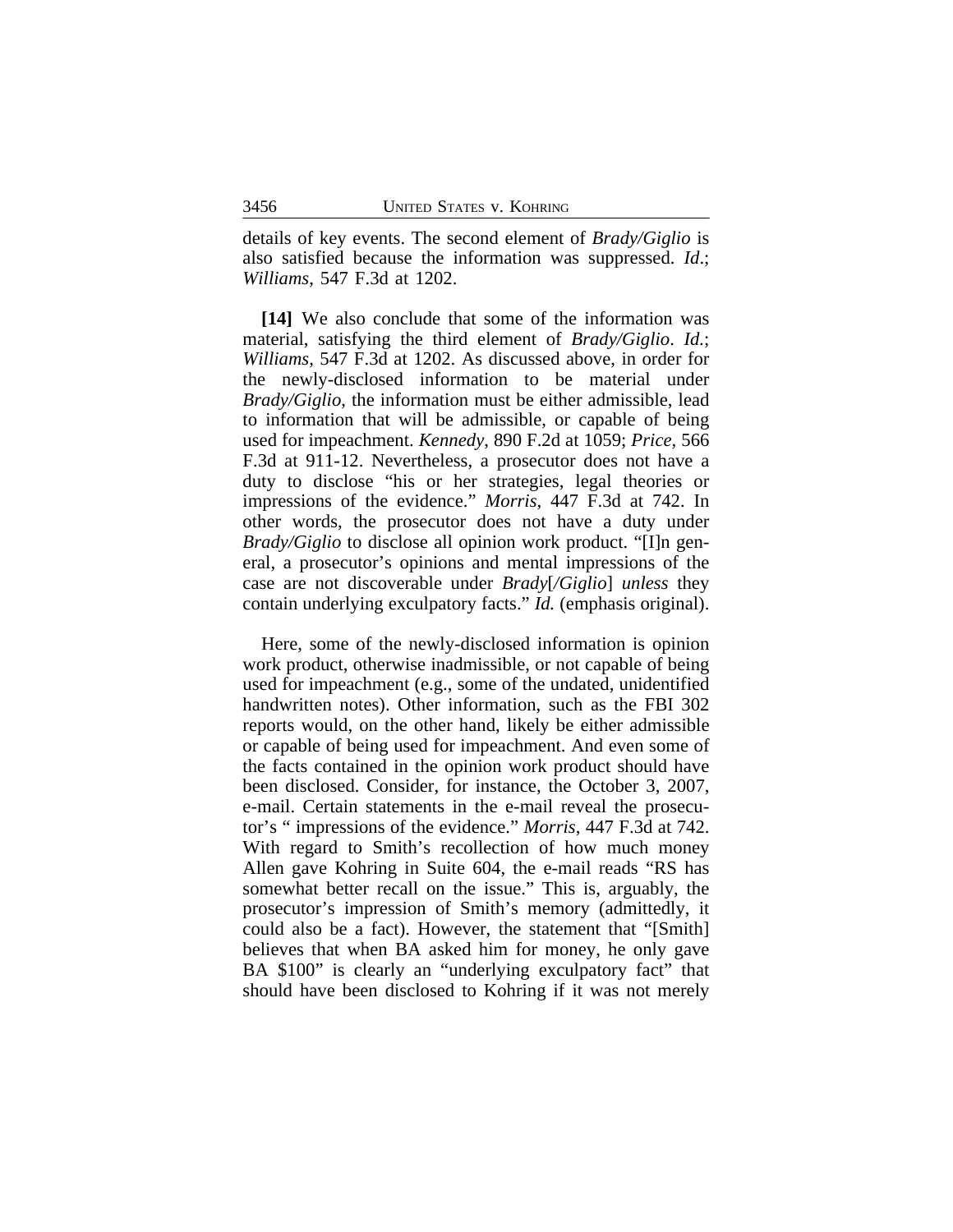UNITED STATES V. KOHRING 3457

cumulative. *See id.* Thus, while the prosecution did not have a duty to disclose the e-mail itself or the opinion work product in the e-mail, it did have a duty to disclose the non-cumulative "underlying exculpatory facts" in the e-mail. *See id.* The same can be said with respect to other newly-disclosed information that is arguably opinion work product (e.g., the attorneys' handwritten notes).

The newly-disclosed information also has to be more than "merely cumulative" to be material under *Brady/Giglio*. *Id.* (citing *United States v. Morashi*, 913 F.2d 724, 732 (9th cir. 1990)). Here, the newly-disclosed information regarding Allen's memory problems would have been merely cumulative if presented at trial. At trial, Kohring's attorney exploited Allen's poor memory before the jury in both crossexamination and closing argument. In cross-examination, Kohring's attorney asked about the Island Pub payment, the Easter egg and Girl Scout uniform payments, and the McDonald's payment. Allen's testimony displayed his difficulty with remembering the specific payments, who witnessed the payments, and the purpose of the payments. Kohring's attorney then took full advantage of Allen's poor memory and confusion in his closing argument:

Mr. Allen's demeanor on the stand was rather pathetic. Now, he has—and I don't mean to make fun of it—but he has memory problems, he has a brain injury. He obviously drinks too much. His demeanor on the stand—and remember his brain injury predated any of this that we're talking about here—but his demeanor on the stand was completely self-serving and pathetic.

**[15]** We have previously held that when defense counsel sufficiently impeaches a government witness in crossexamination and closing argument, the defendant cannot later claim a *Brady/Giglio* violation on account of additional undisclosed evidence supporting the impeachment. *See Hovey v.*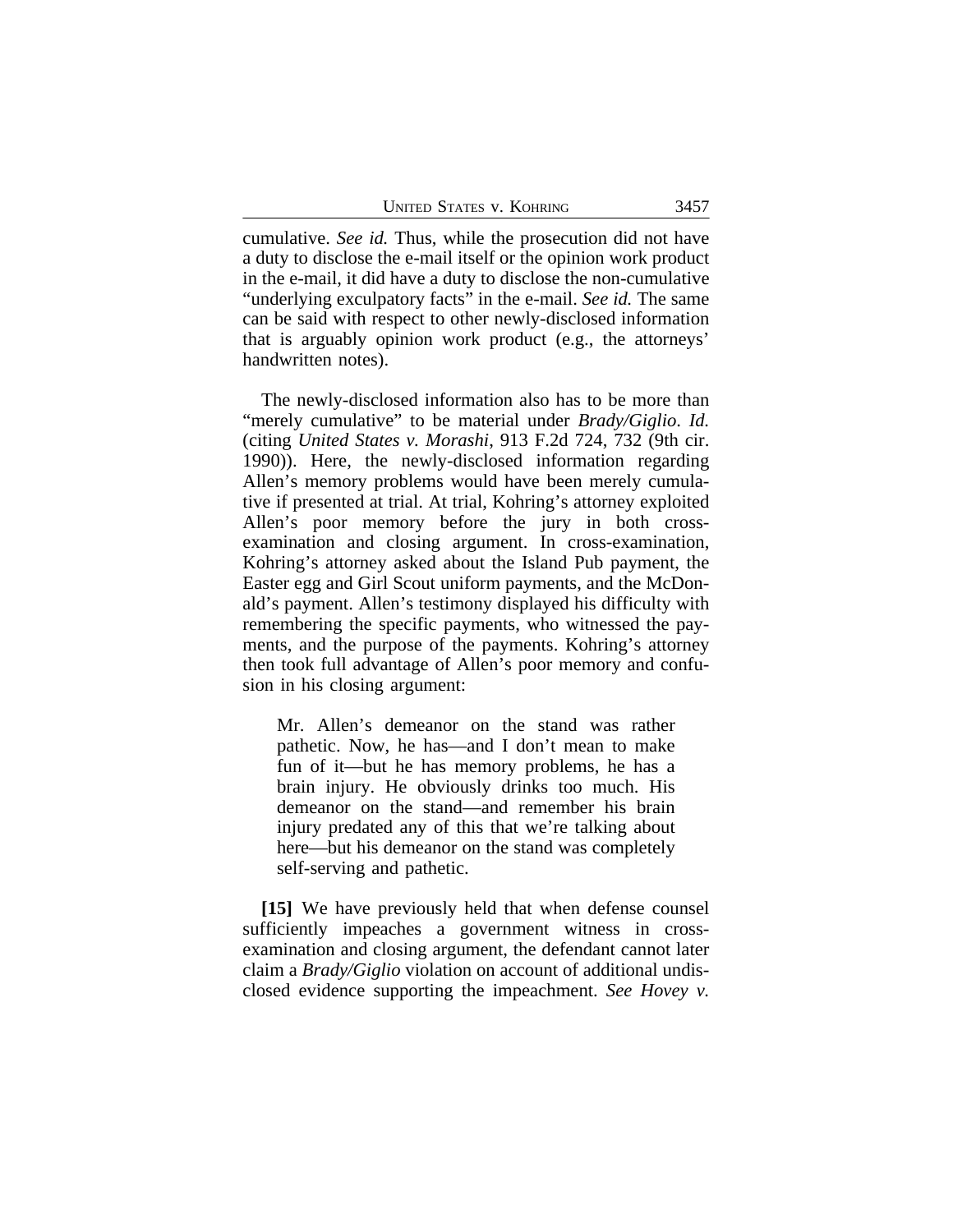*Ayers*, 458 F.3d 892, 921 (9th Cir. 2006). In such circumstances, the evidence is cumulative because the grounds for impeachment are "no secret" to the jury. *Id.* Here, Allen's own testimony on cross-examination, along with counsel's closing argument, put Allen's poor memory and confusion directly before the jury. Further evidence of Allen's poor memory and confusion would have only been cumulative and would probably not have impacted the jury's verdict.

**[16]** The same is not true, though, with respect to some of the information regarding the amount of money allegedly paid to Kohring. At trial, for instance, Smith confirmed that the "agreed facts" in his plea agreement stated he and Allen paid Kohring up to \$1,000 in Suite 604 on March 30, 2006. But he also testified that he could only approximate that amount because he did not know for sure how much Kohring was paid. Indeed, the October 3, 2007, e-mail indicates Smith was not sure as to the precise amount Kohring received. But the same e-mail also contains what would have inevitably been valuable impeachment evidence—Smith's belief that Allen gave Kohring only \$200 or less. This difference could have potentially been important to the jury, because Kohring testified at trial that he only received "around \$100" in Suite 604 that day and that the payment was a gift to a friend rather than a bribe. Similarly, the inconsistent payment amounts described in the FBI 302 reports and the IRS memo could have also been used as impeachment material.

3

**[17]** The newly-disclosed information also tends to show that Allen gave Kohring money partly out of pity and friendship. At trial, Allen testified he paid Kohring partly out of pity and friendship and partly to secure Kohring's loyalty and encourage him to perform certain legislative acts on Allen's behalf. A newly-disclosed FBI 302 report shows that Allen said he paid Kohring, at least partly, because he "felt sorry" for him and wanted to help him with his "financial problems."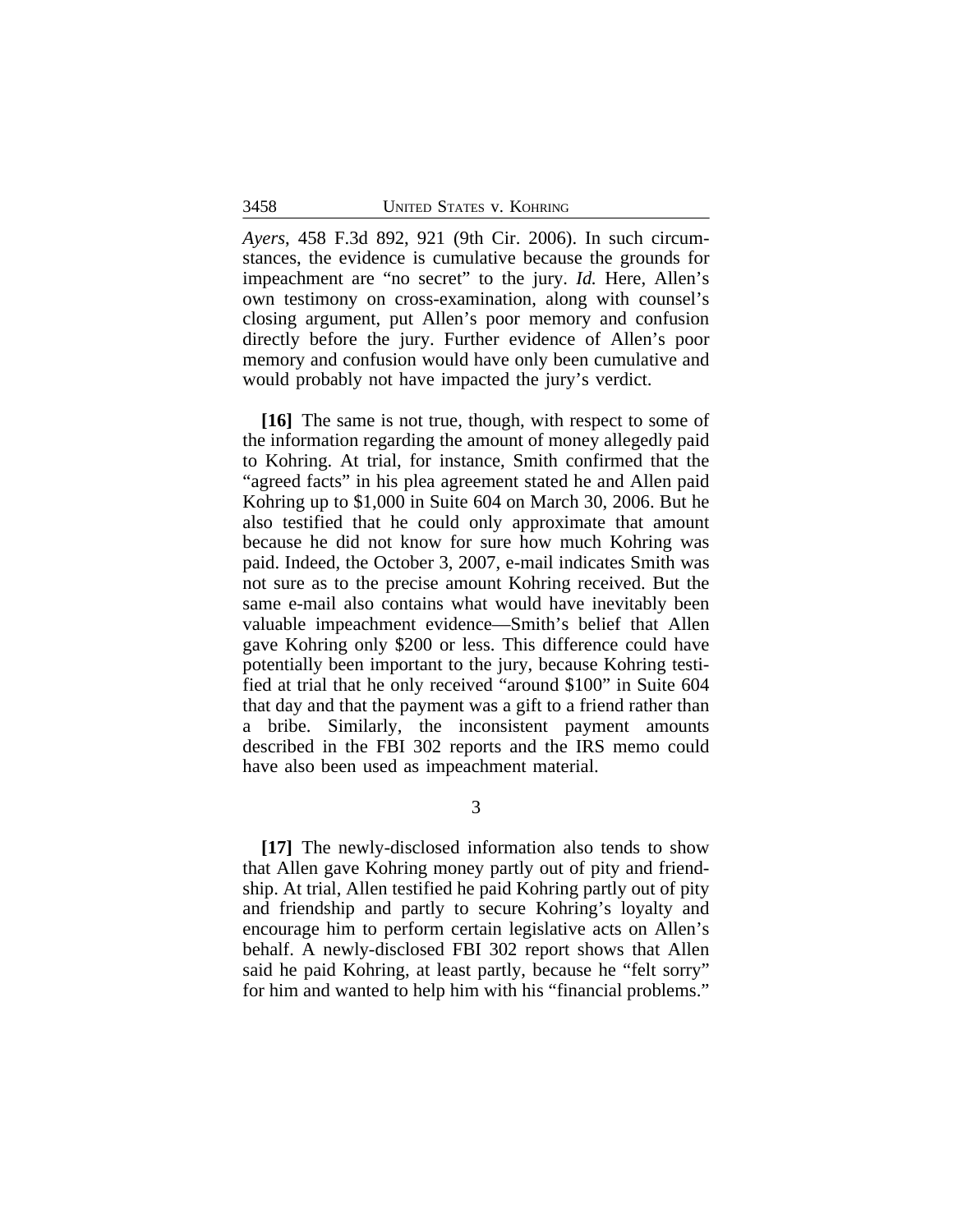Handwritten notes from an interview with Allen also show that Allen said he "gave stuff to VK because [he] is a friend." Other notes indicate that Allen said he "NEVER ASKED VIC TO DO ANYTHING IN EXCH. for cash or [unintelligible] or some benefit."

**[18]** This newly-disclosed information is favorable to Kohring, and it was suppressed, thus satisfying the first two elements of *Brady/Giglio*. *Brady*, 373 U.S. at 87; *Williams*, 547 F.3d at 1202. The information is also material and not "merely cumulative." *See Morris*, 447 F.3d at 741. Prior to trial the prosecution did, in fact, provide Kohring with a letter stating that Allen had said the payments were partly motivated by pity:

Mr. Allen has advised the government that his motivation in providing these financial benefits to Mr. Kohring was partly because he felt sorry for Mr. Kohring regarding his personal financial situation and partly so that Mr. Kohring would take official acts on the part of VECO corporation.

Thus, for the purposes of *Brady/Giglio*, the prosecution met its obligation of alerting Kohring to Allen's statement that he paid Kohring partly out of pity. But the prosecution still had an obligation to disclose Allen's admission that he "NEVER ASKED VIC TO DO ANYTHING IN EXCH. for cash or [unintelligible] or some benefit." This statement is not necessarily inconsistent with Allen's testimony that he paid Kohring, at least in part, to encourage Kohring to undertake certain legislative acts. Many lobbyists and other individuals contribute to political campaigns with the same hope. But what the statement tends to show is that Allen himself never told or otherwise expressed to Kohring that the payments were *quidpro-quo*. The statement adds an entirely different dimension to what Kohring knew before trial. It makes clear that, while Allen might have given Kohring money, he never told Kohring he was paying him to curry legislative favors. Had Kohr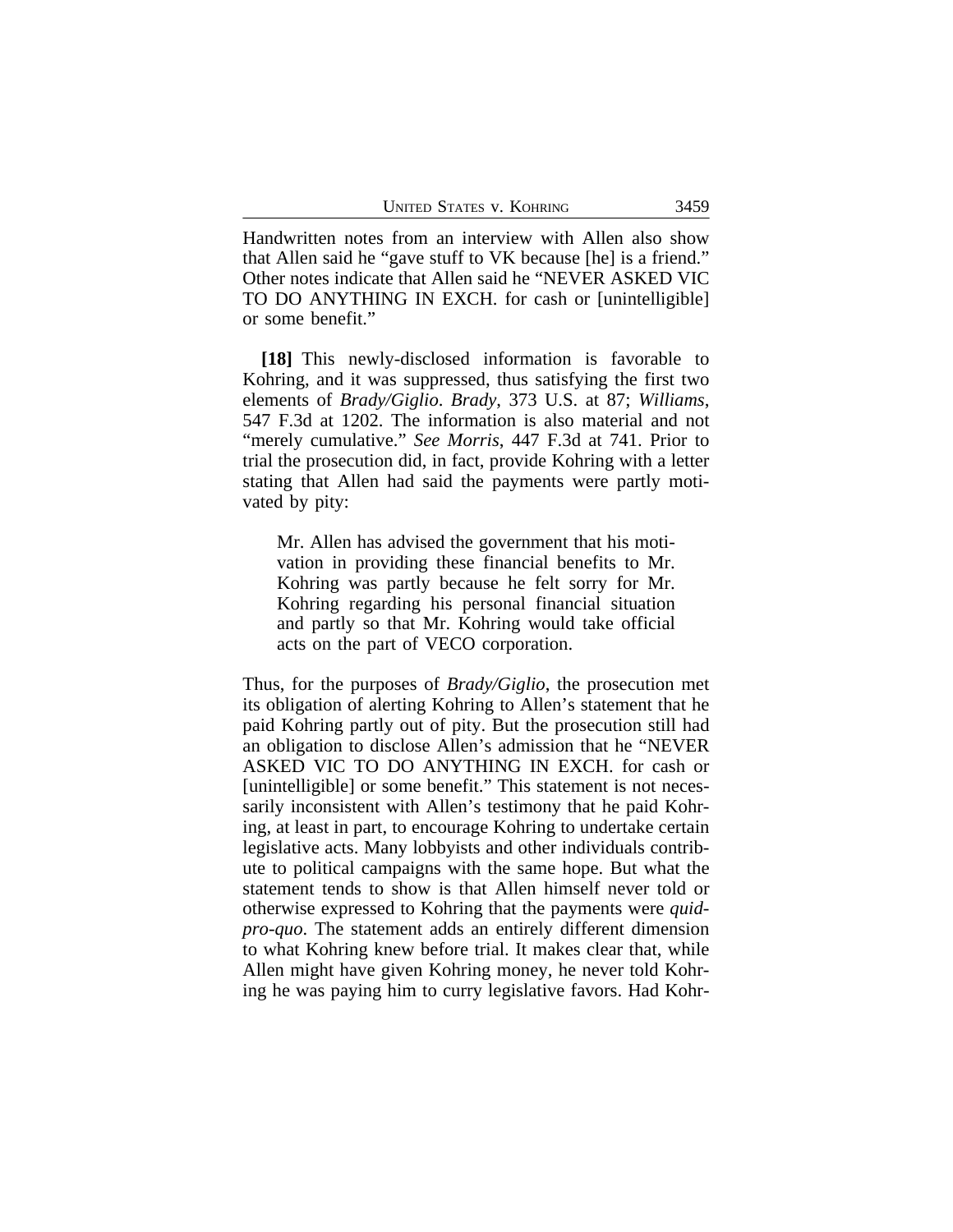ing known that Allen made this and similar statements, he could have undoubtedly used it at trial.

4

**[19]** The newly-disclosed information contains what Kohring characterizes as two classes of exculpatory or impeachment information regarding Smith. The first includes undated handwritten notes, which show that Smith believed Kohring was beholden to Allen on account of campaign contributions —not payments. The same notes also state that Smith "[d]oesn't know what VK thought the cash payments represented—whether he viewed them as bribes or gifts." At trial, Smith testified that Allen's payments were intended to keep "Vic on board on political issues."

**[20]** This newly-disclosed information is arguably favorable and was suppressed. But it is not material. Smith testified at trial that—from his and Allen's perspective—the payments were politically motivated. The thrust of the newly-disclosed information is that Smith had no knowledge of what Kohring thought of the payments—whether he thought they were gifts or politically motivated. The undated notes are not likely admissible, and Kohring has not adequately shown how they could have been used to impeach Smith.

**[21]** The second class of information related to Smith concerns his relationship with a FBI special agent working on the case. According to material that Kohring viewed after trial (but did not obtain), Smith invited the agent and her husband to a golf tournament and then paid their tournament fees. The agent and her husband attended the tournament but did not reimburse Smith for the \$500 entry fee. The agent said she "went golfing with Smith because she was extremely concerned about his mental condition . . . . Smith was having significant psychological troubles because of the pending federal criminal case against him [and she] was concerned Smith was possibly even suicidal . . . ."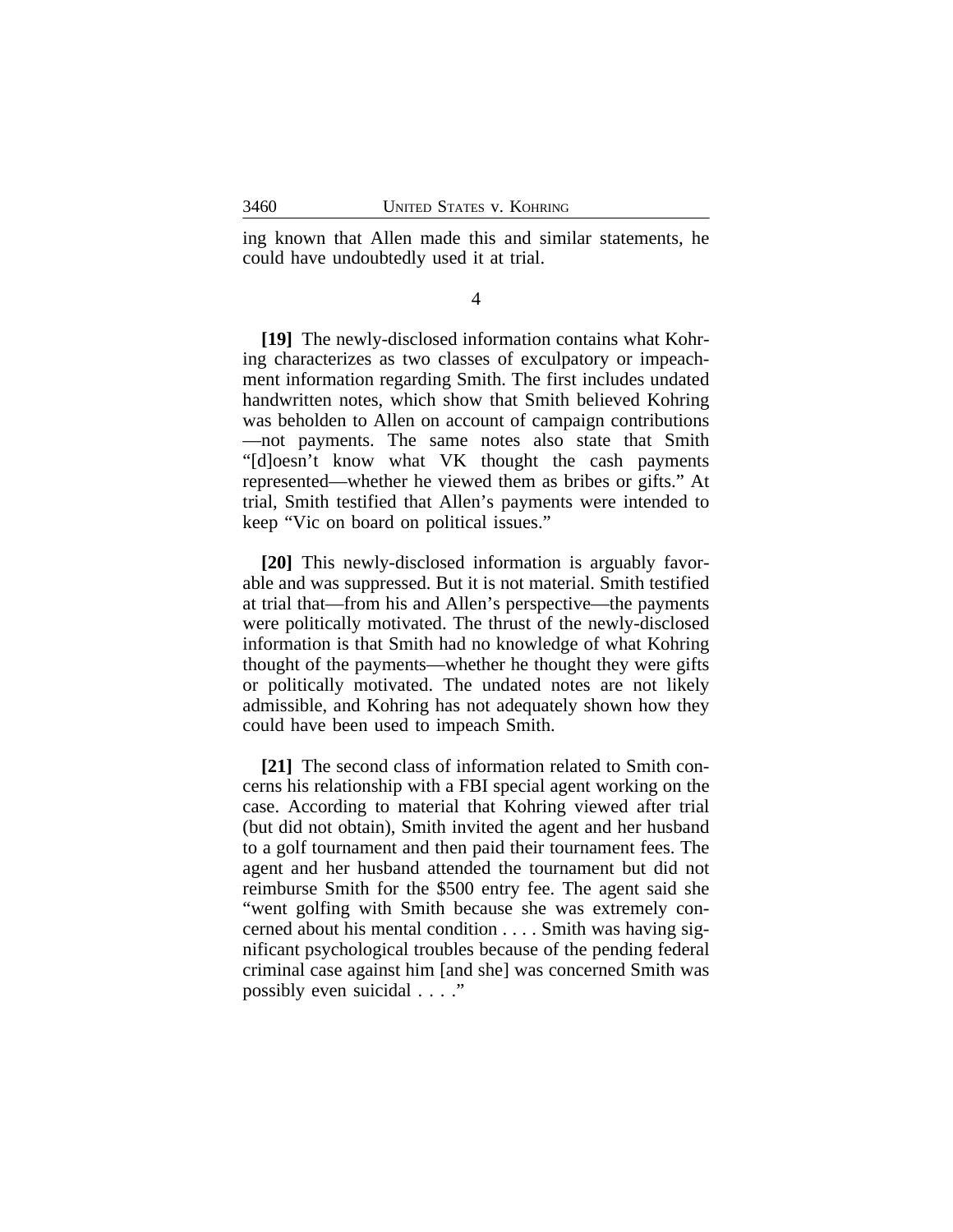| <b>UNITED STATES V. KOHRING</b><br>3461 |  |
|-----------------------------------------|--|
|-----------------------------------------|--|

Kohring argues he could have used this information in two ways at trial. First, he claims he could have "turned the free golf tournament . . . against the government by arguing that it showed bias and Smith's effort to curry favor with the lead case agent . . . ." Second, he argues that evidence of Smith's alleged mental instability demonstrated his susceptibility to coaching by Allen and others, and it "explain[ed] Smith's willingness to bend his story to fit the government's theory."

**[22]** This newly-disclosed information is not material under *Brady*/*Giglio*. With respect to Kohring's claim that it shows bias on the part of the government, the jury was wellaware that Smith was working closely with the government on the case, and evidence of the golf outing would have probably been "merely cumulative." *See Morris*, 447 F.3d at 742.

The government is generally under an obligation to disclose impeachment evidence that bears on the credibility of a witness, including evidence of poor mental and emotional health that may be provable on cross-examination. *United States v. Pryce*, 938 F.2d 1343, 1345-46 (D.C. Cir. 1991); *accord United States v. Smith*, 77 F.3d 511, 516 (D.C. Cir. 1996) ("Mental records can be material as impeachment evidence because they can cast doubt on the accuracy of a witness' testimony."). *Pryce* and *Smith*, though, are distinguishable from the facts here in an important way. In each of those cases, the withheld evidence was psychiatric reports and medical records, respectively. *Pryce*, 938 F.2d at 1345-46; *Smith*, 77 F.3d at 516. Here, the information concerning Smith's alleged mental instability comes from the FBI special agent's informal assessment. Her assessment is a far cry from the professional psychiatric reports and medical records in *Pryce* and *Smith*.

**[23]** Second, Kohring has not alleged that Smith suffered from mental instability at the time of the alleged payments. The First Circuit addressed this issue and concluded: "[W]e are aware of no court to have found relevant an *informally*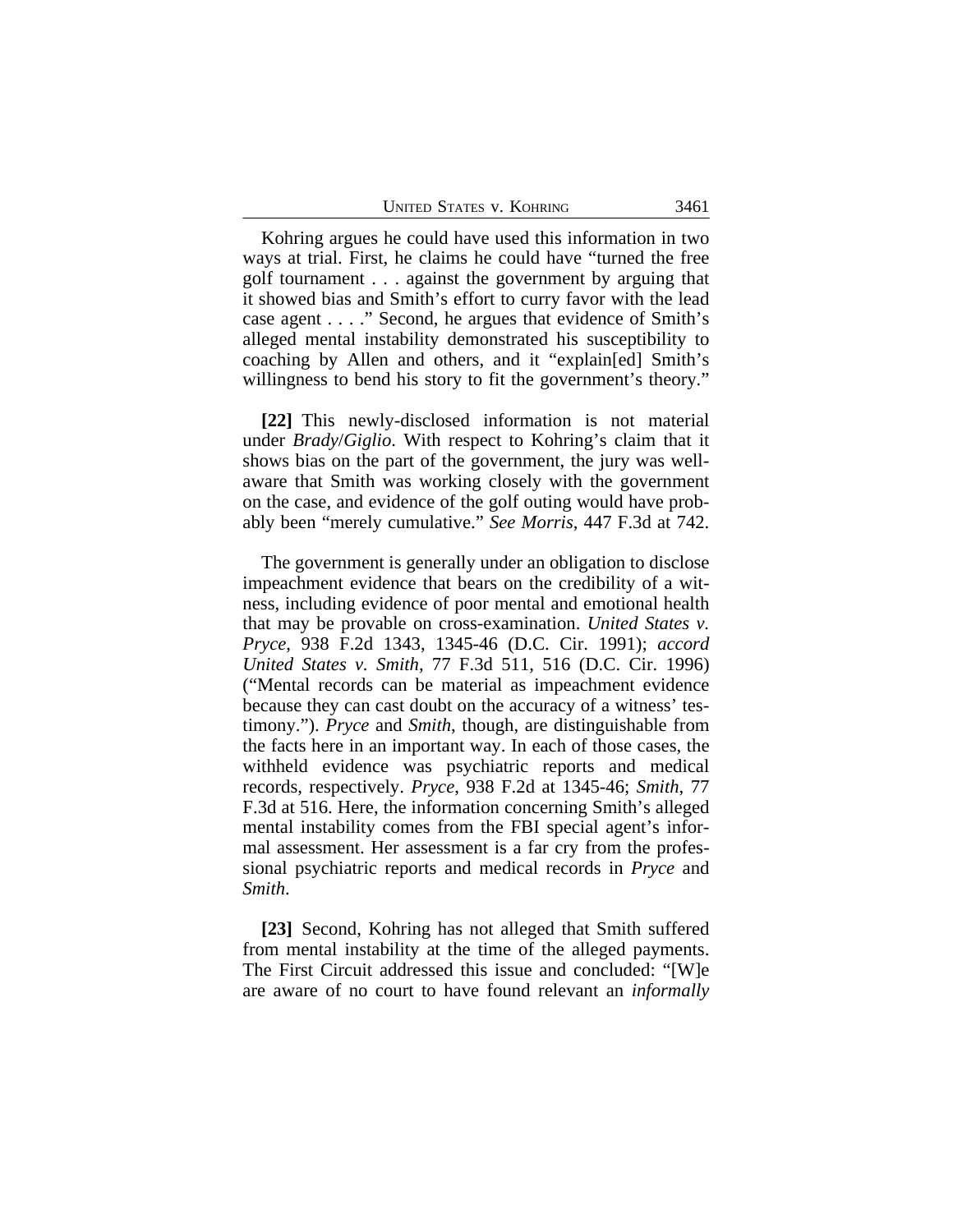*diagnosed* depression or personality defect. Rather, federal courts appear to have found mental instability relevant to credibility only where, *during the time-frame of the events testified to*, the witness exhibited a pronounced disposition to lie or hallucinate, or suffered from a severe illness . . . that dramatically impaired her ability to perceive and tell the truth." *United States v. Butt*, 955 F.2d 77, 82-83 (1st Cir. 1992) (emphasis added); *accord United States v. Antone*, 981 F.2d 1059, 1061 (9th Cir. 1992); *see also United States v. Sasso*, 59 F.3d 341, 347-48 (2d Cir. 1995) ("Evidence of a witness's psychological history may be admissible when it goes to her credibility. In assessing the probative value of such evidence, the court should consider such factors as the nature of the psychological problem, . . . the temporal recency or remoteness of the history . . . and whether the witness suffered from the problem at the time of the events to which she is to testify, so that it may have affected her ability to perceive or to recall events or to testify accurately.")

#### 5

**[24]** Finally, the newly-disclosed information includes a letter from one prosecutor to another, dated June 19, 2009, stating that "while it has not been memorialized in any interview reports or notes, it appears that at some point and on at least one occasion, [a former employee of the Alaska Attorney General's office] said that he did not think Mr. Kohring was dirty or corrupt, and [he] had the overall impression that if Mr. Kohring were corrupt, he may not realize it." The former employee, "was the source that developed investigative evidence related to Smith, Allen, and Tom Anderson." But the newly-disclosed information suggests the former employee made this statement on February 15, 2005, more than a year before most of the payments at issue here.

Kohring claims the statement would have been admissible exculpatory evidence under Fed. R. Evid. 404(a)(1) and 405(a). Presumably, Kohring's attorney could have asked the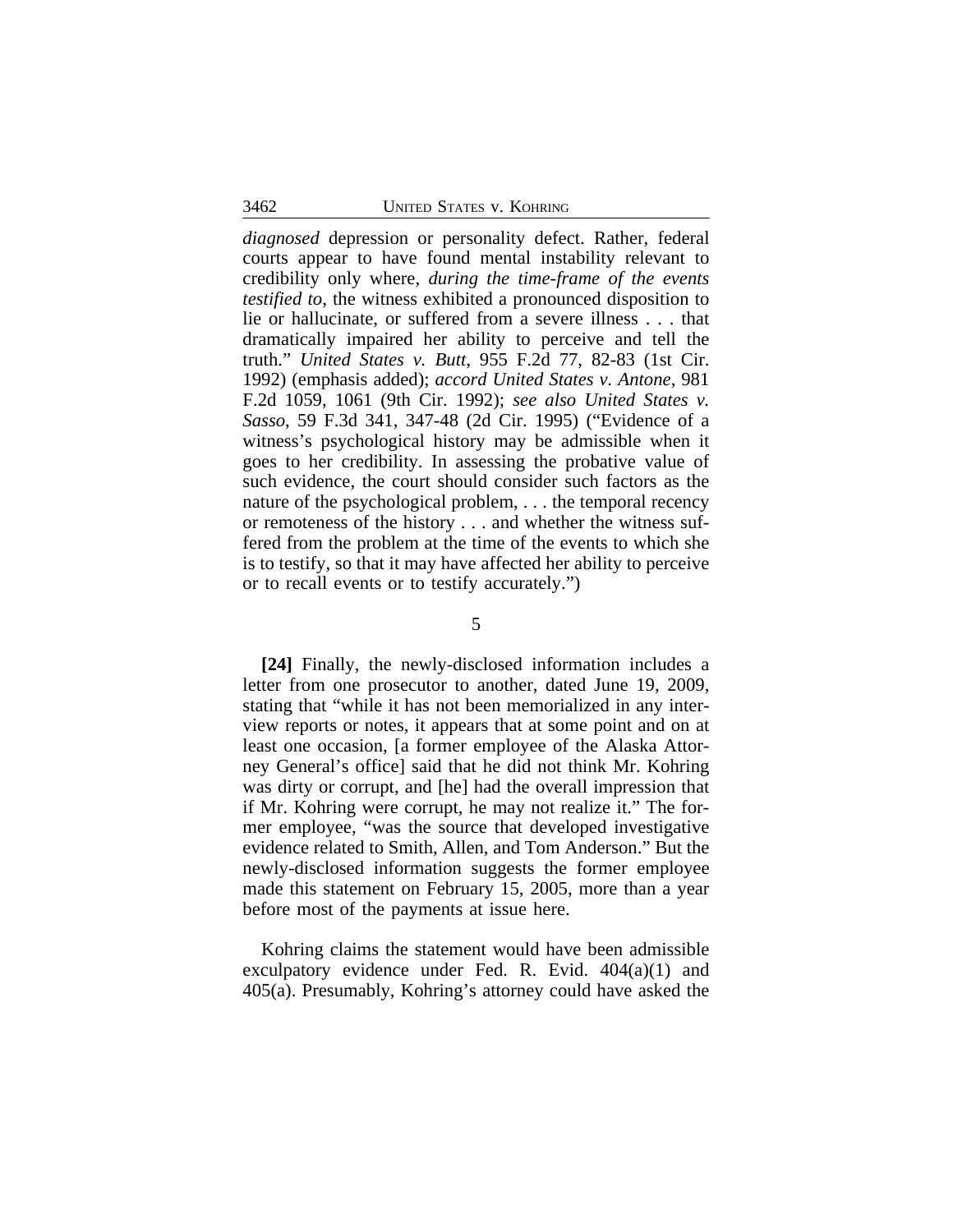former employee on cross-examination whether he thought Kohring was corrupt. Rule  $404(a)(1)$  and  $405(a)$  allow the defendant to present character evidence, in the form of opinion testimony, "for the purpose of proving action in conformity therewith on a particular occasion."

**[25]** The government, though, argues the statement would have been inadmissible under Rule 704(b) because it speaks to the "ultimate issue"—i.e., whether Kohring was corrupt. The government's reading of the rule, though, is misplaced. Rule 704(b) applies only to *expert* witnesses. *See, e.g.*, *United States v. Hofus*, 598 F.3d 1171, 1179-80 (9th Cir. 2010). The former employee did not testify as an expert. And Rule 704(a) clearly states that "[e]xcept as provided in subdivision (b), testimony in the form of an opinion or inference otherwise admissible is not objectionable because it embraces an ultimate issue to be decided by the trier of fact." In other words, the Federal Rules of Evidence specifically permit the type of opinion testimony that the former employee might have offered. *See, e.g., United States v. Yarbrough*, 527 F.3d 1092, 1101-02 (10th Cir. 2008) (permitting opinion testimony relevant to intent "where the sole issue before the jury is whether a defendant undertook his undisputed acts with a prohibited state of mind.").

**[26]** That the evidence is likely admissible does not necessarily imply it is material. The newly-disclosed information tends to show the statement was made on February 15, 2005 —more than a year before the alleged payments and solicitation discussed here. As a result, the former employee's opinion in 2005 probably would have had little relevance to how the jury perceived Kohring's mental state at the time of the misconduct.

B

After "first evaluat[ing] the tendency and force of each item of suppressed evidence," we must "then evaluate its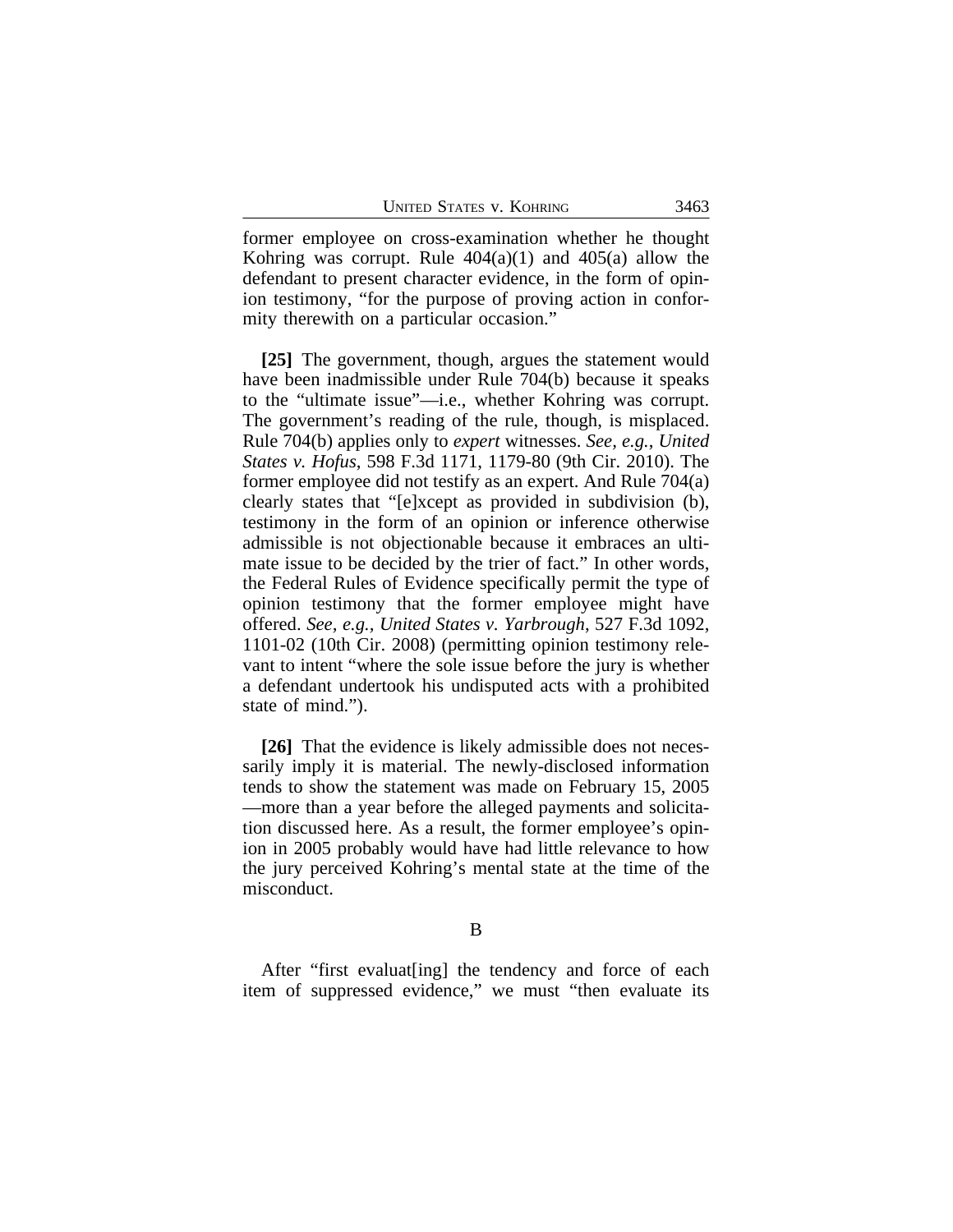cumulative effect at the end of the discussion." *Barker*, 423 F.3d at 1094 (quoting *Kyles*, 514 U.S. at 436). Having reviewed the specific undisclosed evidence, we turn to a collective analysis of the *Brady/Giglio* claims. *Jackson*, 513 F.3d at 1076. In doing so, we are mindful that a jury's verdict should be overturned as a result of the prosecution's suppression of favorable evidence only if that evidence is material. *Id.* at 1076. Suppressed evidence is material "only if there is a reasonable probability that, had the evidence been disclosed to the defense, the result of the proceeding would have been different." *Bagley*, 473 U.S. at 682. There is a "reasonable probability" of prejudice when suppression of evidence "undermines confidence in the outcome of the trial." *Kyles*, 514 U.S. at 434 (citing *Bagley*, 473 U.S. at 678). A "reasonable probability" may be found "even where the remaining evidence would have been sufficient to convict the defendant." *Jackson*, 513 F.3d at 1071 (citing *Strickler*, 527 U.S. at 290).

**[27]** The prosecution's suppression of evidence in this case "undermines confidence in the outcome of the trial." *Kyles*, 514 U.S. at 434. The newly-disclosed information includes several thousand pages of relevant material. We are cognizant of the prosecution's explanation that it disclosed the voluminous material out of an abundance of caution. And we recognize that the prosecution might not have had a duty to disclose all the information it did. However, a substantial amount of the material is either admissible on its face, could have been used as impeachment material, or is likely inadmissible but memorializes exculpatory facts or impeachment information that should have been disclosed.

**[28]** The newly-disclosed information contains several different classes of information that, collectively, give rise to "a reasonable probability that, had the evidence been disclosed to the defense, the result of the proceeding would have been different." *Bagley*, 473 U.S. at 682. Had the information been disclosed to Kohring, for instance, Kohring would have been able to impeach Allen with evidence of his alleged sexual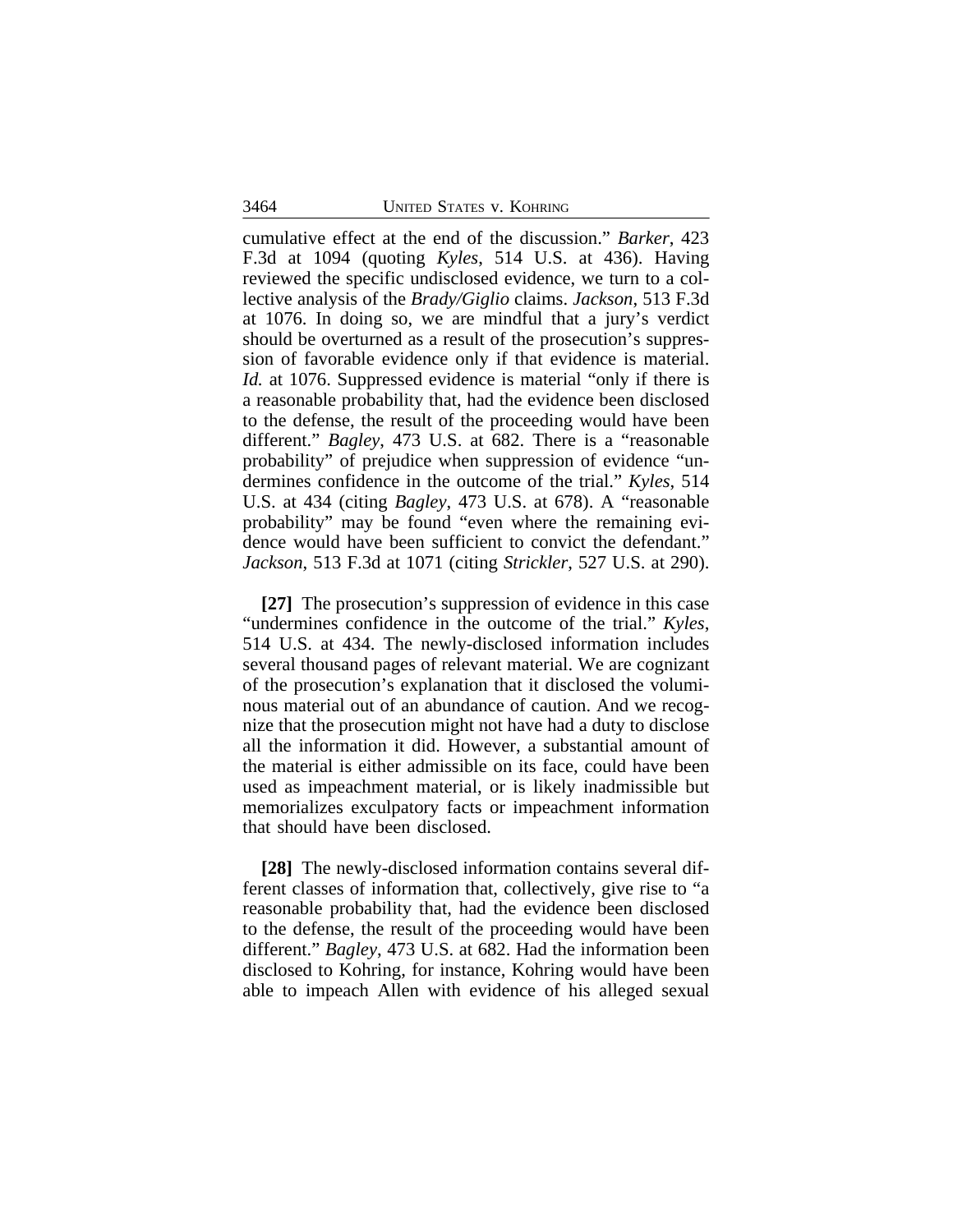| 3465<br><b>UNITED STATES V. KOHRING</b> |
|-----------------------------------------|
|-----------------------------------------|

misconduct. Contrary to the government's claim, this evidence would not have been cumulative in light of the jury's awareness of the plea agreement Allen had with the government. Evidence of the sexual misconduct would have added an entirely new dimension to Allen's possible motives for cooperating with the government. And, specifically, evidence that Allen attempted to suborn perjury from one of the alleged victims and attempted to make another unavailable to testify would have probably had a substantial impact on the jury's assessment of Allen's character for truthfulness.

In terms of the payments made to Kohring, the information shows stark inconsistencies in how much Allen and Smith believed they paid Kohring. The October 3, 2007, e-mail shows that Smith believed Allen only paid up to \$200 to Kohring in Suite 604 on March 30, 2006. This is a far cry from the \$700-\$1,100 Allen testified to and is more consistent with Kohring's testimony that he received "around \$100." Even if Kohring was not being paid out of friendship or pity, the fact that his account of the amount paid to him was potentially consistent with Smith's account might have made Kohring more credible in the eyes of the jury. But, because of the prosecution's suppression, Kohring did not have the opportunity to cross-examine or impeach Smith as to that account.

**[29]** Taken together, the newly-disclosed information is material and, as a result, the prosecution violated *Brady/Giglio*.

#### III

**[30]** We are left to decide the appropriate remedy. The government clearly should have disclosed a substantial amount of the information in question. However, we do not have sufficient evidence to conclude the prosecution "acted flagrantly, willfully, and in bad faith." *See United States v. Chapman*, 524 F.3d 1073, 1085 (9th Cir. 2008). As a result, we do not exercise our supervisory authority by dismissing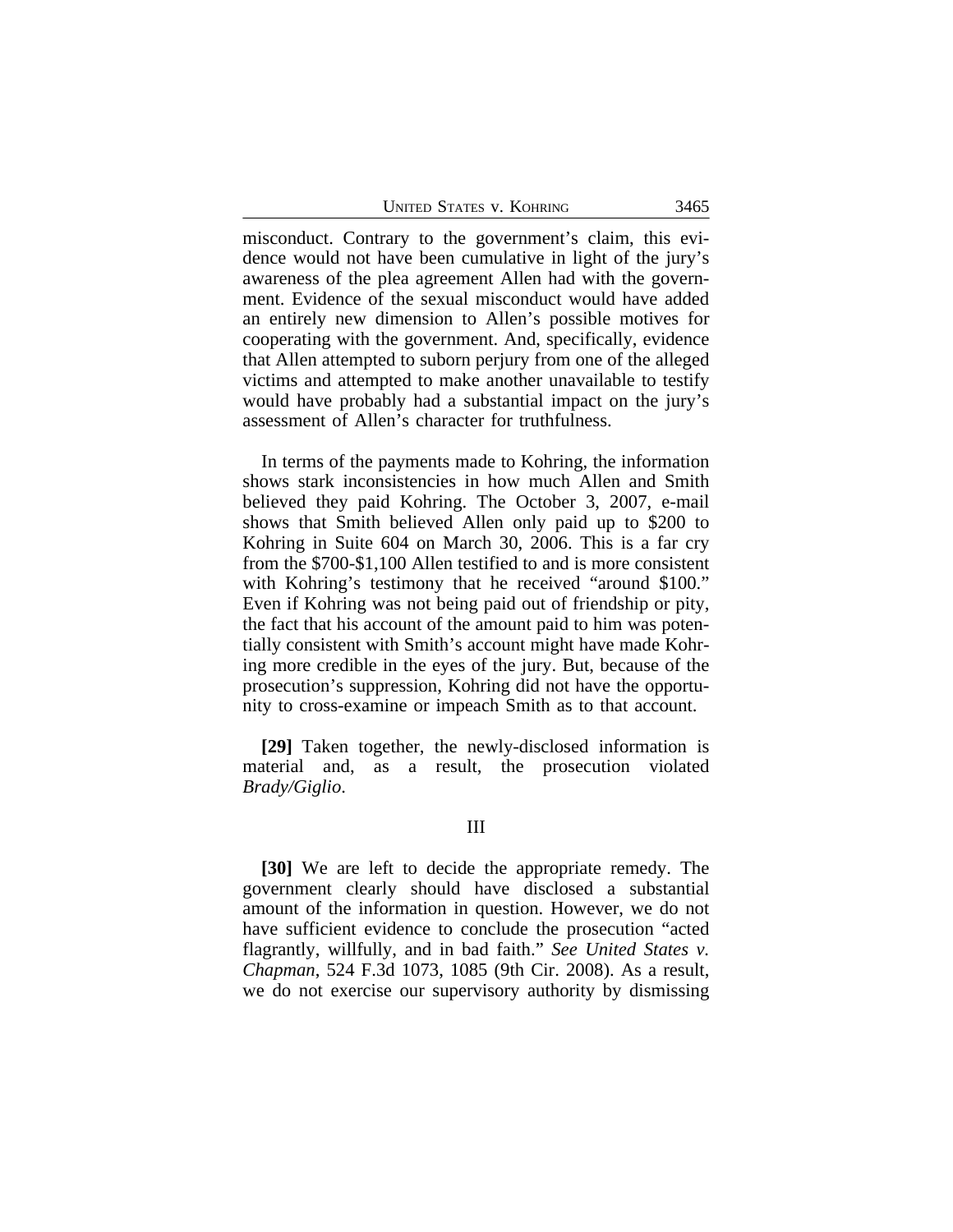the Superceding Indictment. *See id.* (citing *United States v. Kearns*, 5 F.3d 1251, 1255 (9th Cir. 1993) (holding that even though the government's conduct "may have been negligent, or even grossly negligent," it did not rise to the level of flagrant misconduct)). Nor are we able to conclude that the violations were a result of "outrageous government conduct" that amounted "to a due process violation," which would also warrant dismissal of the Superceding Indictment. *Id.* at 1084. We have previously observed that "the appropriate remedy" for a *Brady/Giglio* violation "will usually be a new trial." *Id.* at 1086. That is the case here.**<sup>5</sup>**

**[31]** Kohring's conviction is vacated, and this matter is remanded to the district court for a new trial. We need not, and do not, reach any other issue urged by the parties on appeal.

**<sup>5</sup>**Another reason advanced by the partial dissent for the exercise of our supervisory authority to dismiss this indictment is "the prosecution's unrepentant attitude." In fairness, we note that the government took corrective action at the Public Integrity Section, which was primarily responsible for this prosecution, and installed a completely new prosecution team. It was the government, through this new team, that first suggested to us that the case should be remanded to the district court for it to examine whether there were any *Brady/Giglio* violations. It then produced the voluminous record that is subject of this appeal. The team also withdrew its opposition to Kohring's request to be released on bail pending resolution of the remand. The partial dissent also suggests that dismissal is justified "to release Kohring from further anguish and uncertainty." This rationale has yet to be recognized as an independent basis on which to exercise our supervisory power to dismiss an indictment, and we decline to do so here. In addition, we are also cognizant of the detailed and careful analysis by a highly respected presiding trial judge that there was more than sufficient evidence to support the verdict, and that he was unpersuaded that the result would be different even with introduction of the new information. We are also mindful that Kohring was acting in a position of public trust when the alleged acts were committed. Under the circumstances, despite the powerful views of our friend and esteemed colleague, we conclude that the exercise of supervisory power to dismiss the indictment would be inappropriate in this case. Rather, the proper course is to place the case, once again, in the hands of a jury, fully apprised of all the relevant information.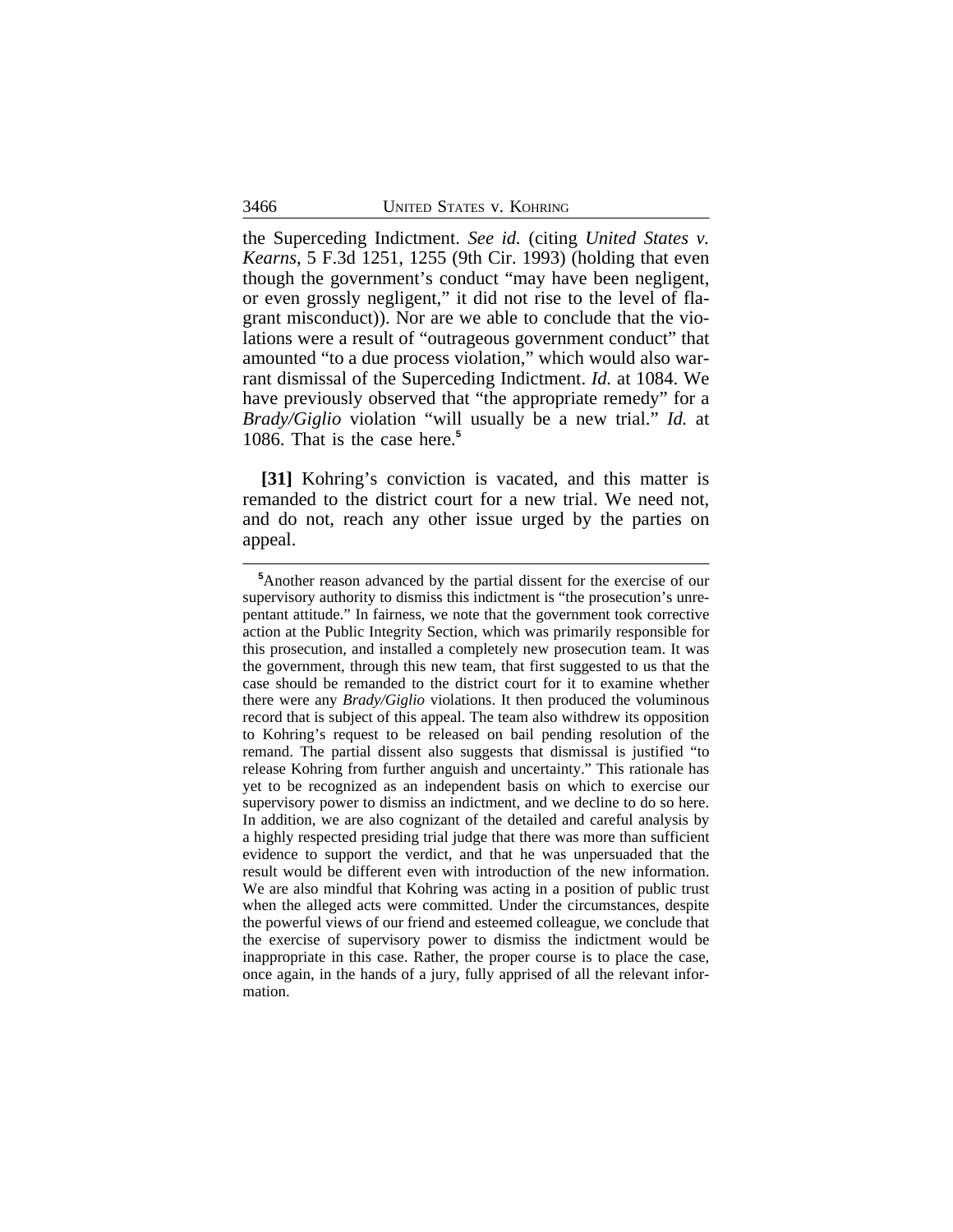#### **VACATED and REMANDED.**

B. FLETCHER, Circuit Judge, concurring in part and dissenting in part:

I concur in Parts I and II of the majority's opinion, which unequivocally establish that the prosecution withheld and suppressed material that was favorable to the defense, in violation of *Brady* and *Giglio*, and that these suppressions undeniably prejudiced Kohring. I respectfully dissent, however, from Part III. Because this case exemplifies "flagrant prosecutorial misconduct," *United States v. Chapman*, 524 F.3d 1073, 1085 (9th Cir. 2008), I would have this court exercise its supervisory authority to dismiss the Superceding Indictment with prejudice.

"A court may dismiss an indictment under its supervisory powers only when the defendant suffers 'substantial prejudice' and where 'no lesser remedial action is available.' " *Id.* at 1087 (internal citations omitted). Both conditions are satisfied here. The majority opinion clearly establishes the substantial prejudice Kohring has suffered as a result of the prosecution's misconduct in this case. And, as discussed below, the prosecution's unrepentant attitude indicates that no lesser remedial action will be effective.

A court may exercise its supervisory power "to implement a remedy for the violation of a recognized statutory or constitutional right; to preserve judicial integrity by ensuring that a conviction rests on appropriate considerations validly before a jury; and to deter future illegal conduct." *United States v. Simpson*, 927 F.2d 1088, 1090 (9th Cir. 1991), *abrogated on other grounds as recognized by United States v. W.R. Grace*, 526 F.3d 499, 511 n.9 (9th Cir. 2008). Each of these considerations is relevant in this case.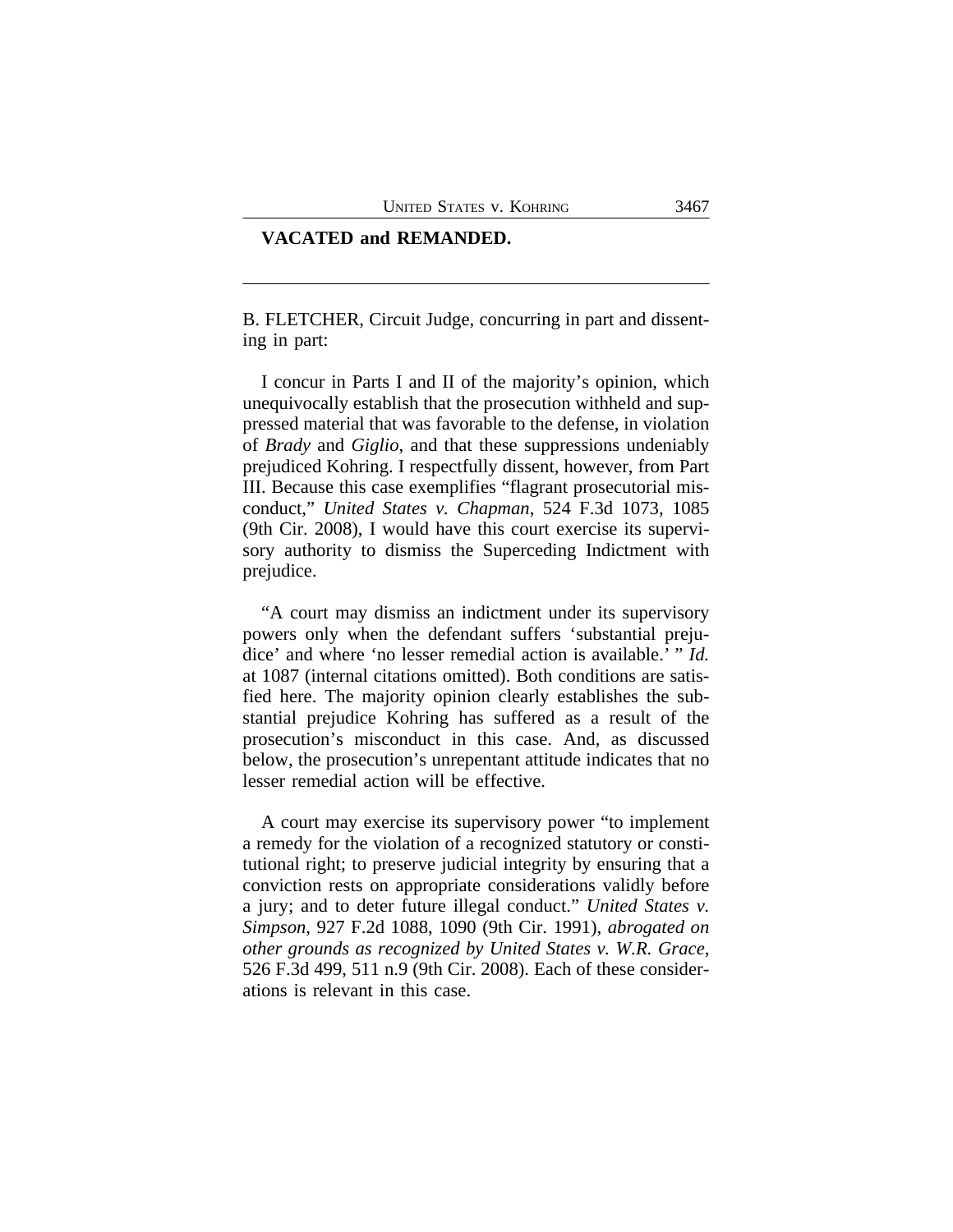#### 3468 UNITED STATES v. KOHRING

First, as detailed in the majority's opinion, the prosecution's *Brady*/*Giglio* offenses violated Kohring's due process right to a fair trial. *See Chapman*, 524 F.3d at 1086 (observing that *Brady* violations "are just like other constitutional violations" and may justify the dismissal of an indictment "when the prosecution's actions rise . . . to the level of flagrant prosecutorial misconduct"). Furthermore, the prosecution's misconduct is an affront to the integrity of our system of justice. The prosecution failed to disclose *thousands* of pages of material documents — including FBI reports, memoranda, and police reports — until *after* Kohring's conviction. Even then, the prosecution failed to fulfill its disclosure obligations, turning over the previously undisclosed documents only *after* the defense filed a *Brady* motion.

I disagree with the majority's conclusion that the prosecution's conduct does not amount to flagrant, willful bad-faith misbehavior. *See* Maj. Op. at 3465. Our court has "never suggested . . . that 'flagrant misbehavior' does not embrace reckless disregard for the prosecution's constitutional obligations." *Chapman*, 524 F.3d at 1085. Here, the record is replete with such reckless disregard. To cite just two examples: The late-disclosed information establishes that the prosecution was aware of the Anchorage Police Department's investigation into Allen's sexual misconduct, long before Kohring's trial began. It also indicates that Allen and Smith had wildly differing recollections as to how much money they allegedly gave to Kohring. This information undermines the prosecution's star witness and goes to the heart of the charges brought against Kohring. The prosecution's failure to timely disclose this information amounts to a reckless disregard for its constitutional obligations under *Brady*/*Giglio*.

Despite these egregious violations of basic prosecutorial responsibilities, the prosecution insists that Kohring's trial was justly conducted and his conviction fairly obtained. The prosecution's refusal to accept responsibility for its misconduct is deeply troubling and indicates that a stronger remedy